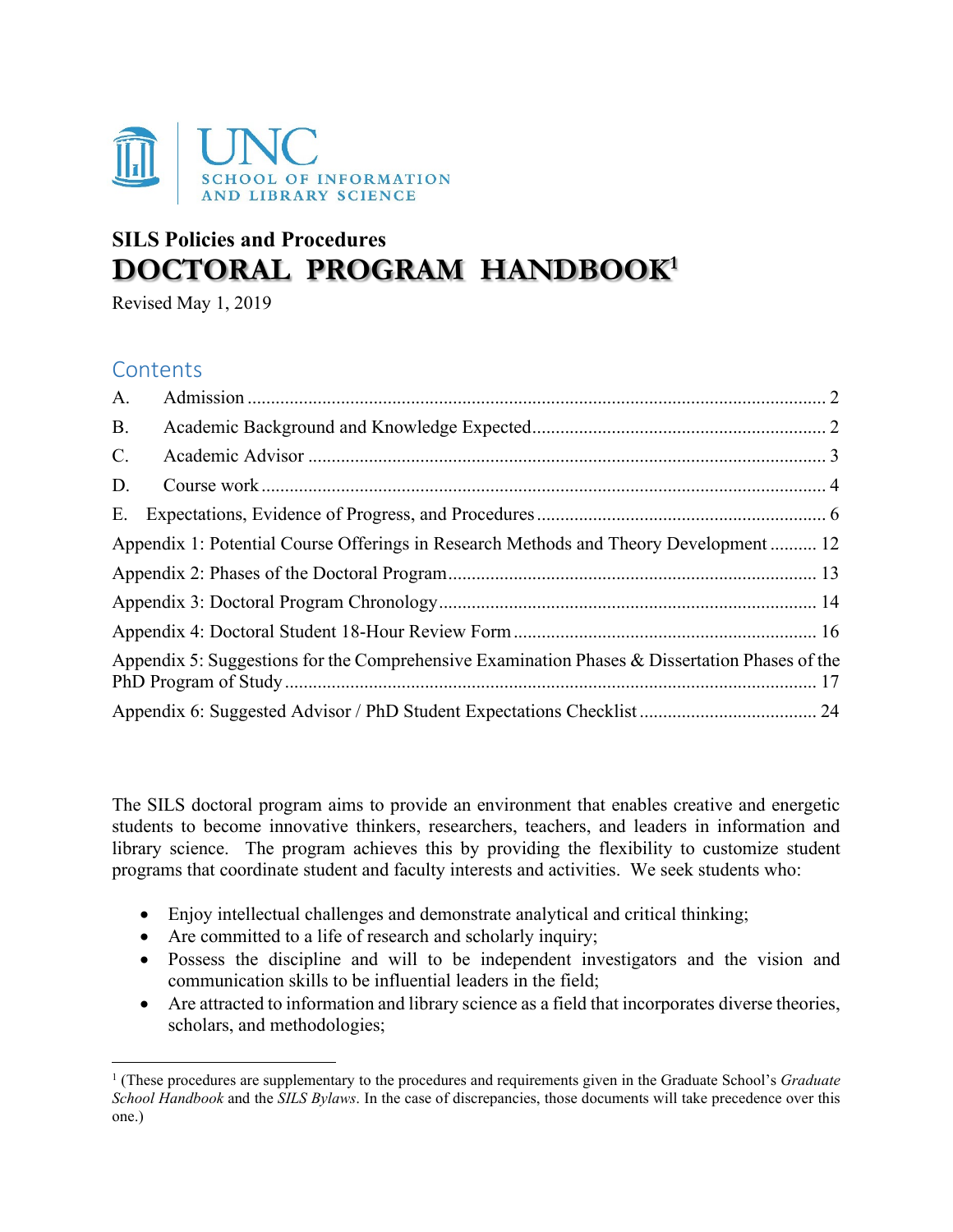- Support evidence-based practice through the transmission of theoretical and research findings through teaching and service activities, and
- Aim to be leaders in the field of information and library science.

# <span id="page-1-0"></span>**A. Admission**

- 1. The program seeks outstanding students who possess the qualities to be successful independent investigators. Approval of admission is based upon an assessment of the totality of the evidence in support of the application, rather than on a consideration of isolated particulars.
- 2. Considerations in the evaluation of applicants for admission include the following:
	- a. A bachelor's degree from an accredited college or university in this country, or its equivalent from a foreign institution. Applicants who possess a master's degree or equivalent from an institution of recognized standing are especially encouraged to apply.
	- b. A GPA of 3.0 or better (on a 4.0 scale) in the last two years of the undergraduate program and a record of superior performance in all previous academic preparation.
	- c. A written statement of the applicant's research focus and/or interests to be addressed during the doctoral program, which provides convincing evidence of the applicant's intellectual maturity and a correspondence between the applicant's research interests and those of the SILS faculty.
	- d. Evidence during the applicant's interview of intellectual maturity and support of the applicant's research interests by member(s) of the SILS faculty.
	- e. For applicants whose native language is not English, a minimum TOEFL score of 100.
- 3. On an overall basis the body of evidence outlined above should establish a correspondence between the student's research interests and those of the faculty. Further, endorsement by one or more faculty willing to assume the advisor/mentor role for the student is the ultimate outcome of evaluation of this body of evidence.
- 4. Exceptions to these admission policies may be allowed for students with the potential for outstanding research contributions through their special background or experience.

### <span id="page-1-1"></span>**B. Academic Background and Knowledge Expected**

1. A student is expected to have the following foundation before entering the program.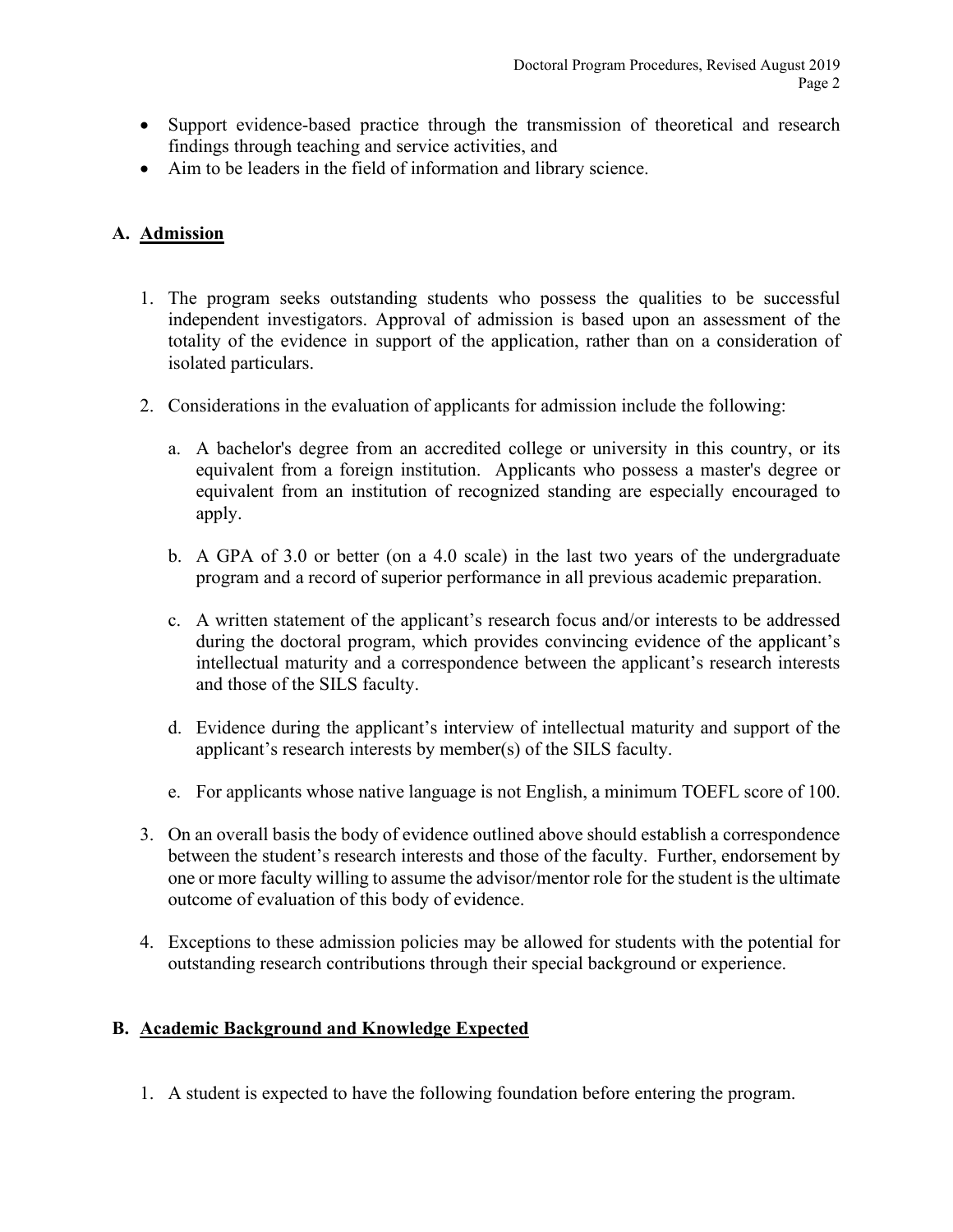- a. Graduate-level coursework in the foundations of information and library science. This expectation may be met by completing INLS 520 (Organization of Information), INLS 509 (Information Retrieval), INLS 500 (Human Information Interactions), and/or other relevant courses in the School's curriculum.
- b. Knowledge of research methods and their use in information and library science studies. This expectation may be met by completing INLS 581 (Research Methods) or a similar survey course of social science research methods.
- c. Knowledge of computing equivalent to that obtained in INLS 161 (Information Tools). This expectation may be met by a demonstration of competence gained through experience, as well as by a record of formal course work or the completion of recommended course work.

Upon admission, the PhD Program Coordinator, in consultation with the Research and Doctoral Committee and the student's advisor, will evaluate the student's transcript and the student will be informed if additional coursework is required. In some cases, the student may be asked to submit evidence of course content and to discuss the courses and their content with their faculty advisor/mentor prior to identifying any knowledge gaps that need to be filled. If the student believes that the evaluation of their prior coursework was incomplete or additional information should have been taken into account, he/she should schedule a meeting to discuss the additional coursework requirements with their advisor and the PhD Program Coordinator.

2. If the student is asked to take additional coursework, it should be completed early in the student's program.

# <span id="page-2-0"></span>**C. Academic Advisor**

- 1. A faculty member who has endorsed the admission of the applicant will serve as the student's academic advisor. Such an endorsement should include consideration of both the correspondence between the student's and the potential advisor's research interests and the ability of the advisor and student to work well together.
- 2. In the case where the advisor is an assistant professor, a secondary advisor will be appointed to assist the advisor. In the case where a student has research interests that cut across faculty members, the student may be assigned co-advisors; such a change may be undertaken at any point prior to the proposal defense. If co-advisors are appointed, they should clearly establish their relationship with each other (i.e., as equal partners in advising the student or which one is taking the lead).
- 3. The student or the faculty member may terminate an advisor/advisee relationship upon notice to the PhD Program Coordinator. Note that a change in advisor may, in particular, be called for due to the focusing of research interests that occurs as a student moves from completion of the comprehensive examination to the dissertation proposal.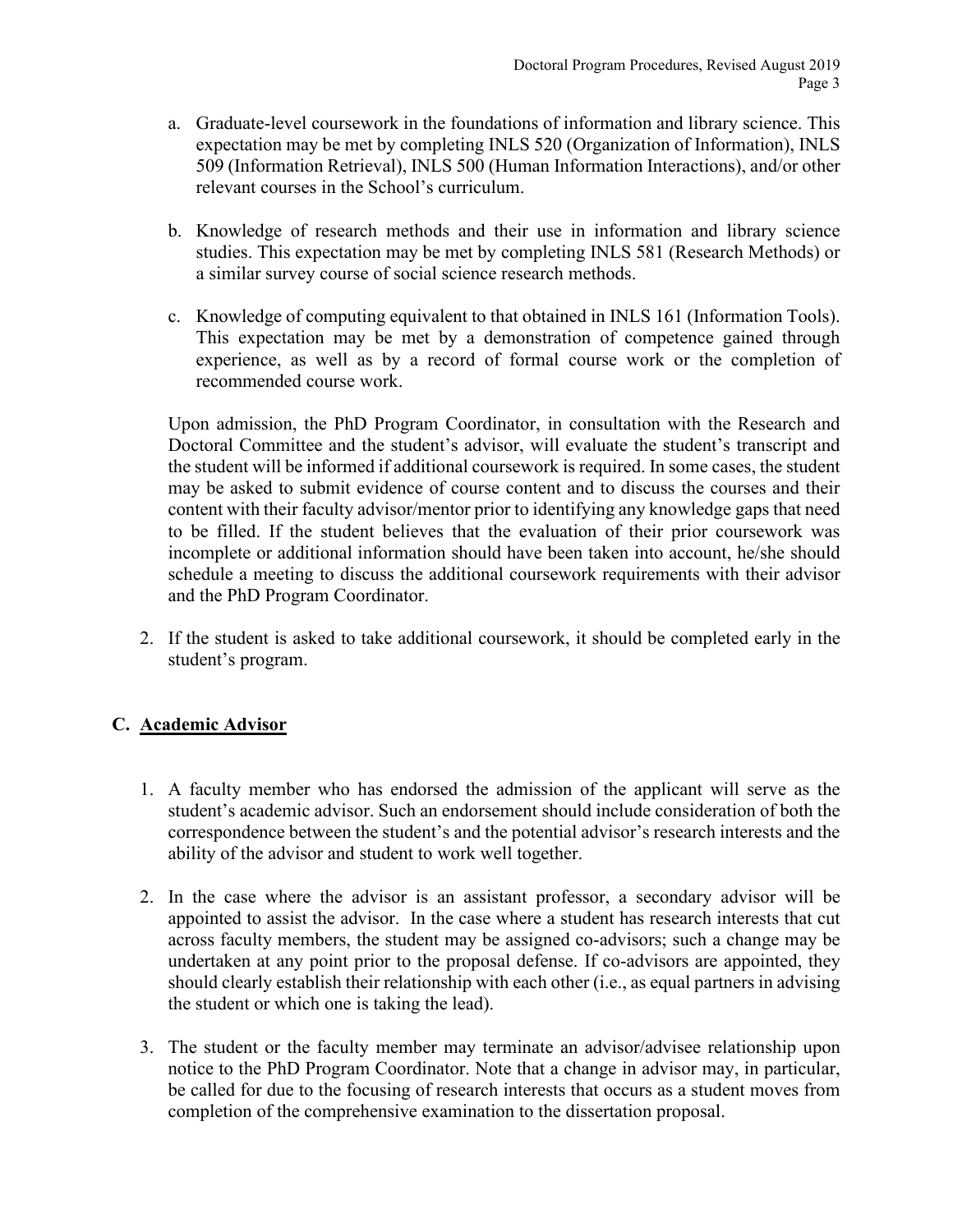- 4. The student and the advisor should meet early in the first semester of the program, to mutually set their expectations for the advising support to be provided during the first year of the program. Such meetings should occur at least annually (in conjunction with the student's submission of the annual progress report), as the student's need for guidance will evolve.
- 5. The advisor(s) and the student are encouraged to seek further advice from other faculty members (particularly those who might be potential committee members) in planning the student's program of study. As the student's research interests evolve, e.g., in preparation for a particular dissertation topic, the advisor is expected to recommend courses or experiences in addition to the remedial ones identified at time of admission.
- 6. The advisor is responsible for supporting a student's progress. While the ways in which an advisor might support a student will vary from student to student and from advisor to advisor, it is recommended that the advisor and student plan to meet one-on-one several times each semester; that the advisor will respond promptly to a student's request for additional meetings; and that the student and advisor will, together, set realistic goals for the timing of submission of documents for feedback and the return of that feedback. Conversations between the student and the advisor might include course plans (during the first two years or so), the shaping of the student's dissertation research and studies leading up to that work, and planning for meeting the program's milestones (outlined below).
- 7. If the advisor leaves the School through retirement or a job change, they should ensure a smooth transition to another advisor or, if agreeable to the advisor, the student, the PhD Program Coordinator, and the Graduate School, to continue to serve in that capacity.

# <span id="page-3-0"></span>**D. Course work**

- 1. The doctoral program of study is rooted in a set of core themes and principles of information and library science and is customized to the needs and interests of students and research strengths of the faculty. Exceptionally well-prepared students will take a **minimum of 36 hours of formal courses, reading courses, or directed research exclusive of the dissertation** (i.e., exclusive of credits in INLS 994). Students who enter with no graduate background should expect to take additional courses beyond the 36-hour minimum. Ideally, the student will develop a program of studies in cooperation with the advisor. All courses offered for credit toward the degree must be at the graduate level. [Note that courses with the suffix X and courses with the prefix GRAD do not count toward the 36 hour minimum.]
- 2. There are five required courses for the doctoral degree: INLS 881, a course in statistics, a course in theory development, an advanced research methods course, and a professional seminar in IS Research and Teaching.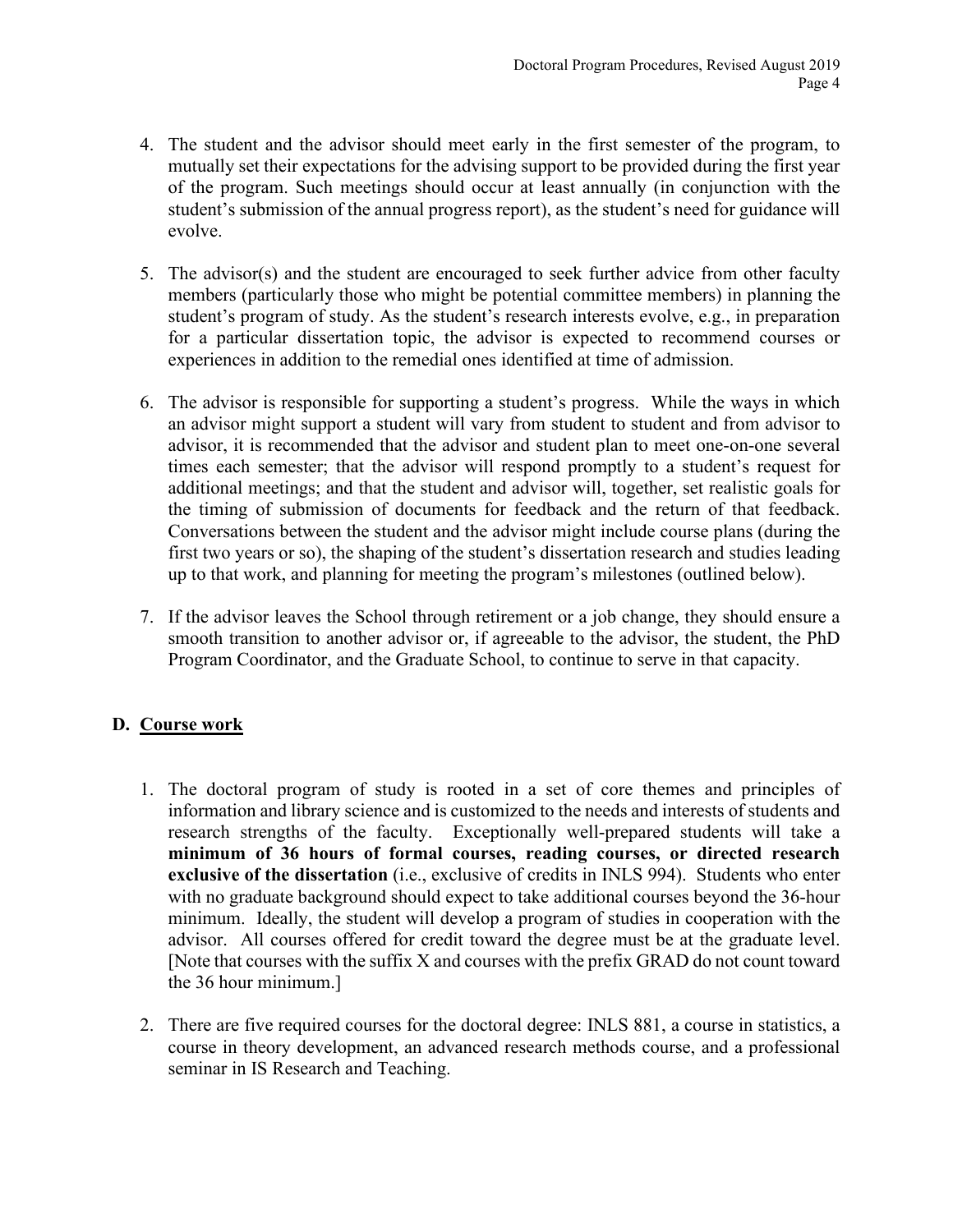- a. INLS 881, Research Issues and Questions I, should be taken during the first semester in the doctoral student's program of study. This course presents a wide range of research issues and questions. It also examines multiple methods of investigation commonly employed in the information field in the context of selected content areas. Finally, it is designed to socialize students to doctoral study and aspects of academic life.
- b. Doctoral students are also required to take at least three hours of statistics. Depending on their research interests, some students will find it necessary to take additional courses in statistics and statistical methods. The SILS Faculty has approved the following courses as satisfying the statistics requirement of the doctoral program.<sup>[2](#page-4-0)</sup>

| <b>Biostatistics</b> | BIOS 550/551 or BIOS 660/661 |
|----------------------|------------------------------|
| Education            | <b>EDUC 710/784</b>          |
| Political Science    | POLI 783/784                 |
| Psychology           | PSYC 830/831                 |
| Sociology            | SOCI 708/709                 |
| <b>Statistics</b>    | STOR 654/655 or STOR 664/665 |

- c. Doctoral students are also required to take one course in theory development and one course in advanced research methods that fit their research interests and dissertation plans. Mastery of research methods and theories may be accomplished by graduate level courses offered within SILS or in such departments as Sociology, Psychology, Communications Studies, and Schools such as Education, Nursing, and Journalism and Mass Communication (among others). [Appendix 1 lists possible courses of this type that are currently listed in the Graduate School catalog.]
- d. Beginning in year 3 of the doctoral program, students are required to enroll in a professional seminar in ILS Research and Teaching each semester the course is offered until they advance to candidacy*.* This course is designed to prepare students for aspects of academic life.
- 3. It is strongly recommended that students engage in guided research in preparation for the dissertation and future scholarly activities. The research experience(s) may be accomplished in a variety of ways including completion of INLS 988 (Research in Information and Library Science) under the supervision of a faculty member.
- 4. Students, particularly those who aspire to a life of teaching, research, and service in an academic institution, are encouraged to complete courses and workshops in college teaching.

While SILS does not require students to engage in teaching as part of their doctoral studies, we have been successful in scheduling teaching opportunities for students who are interested in them. These can vary from guest lecturing in a class or continuing studies offering to paid service as a graduate teaching fellow with responsibility for instruction in

<span id="page-4-0"></span><sup>&</sup>lt;sup>2</sup> Other statistics courses may be approved to fulfill this requirement with permission of the advisor and Coordinator of the PhD Program.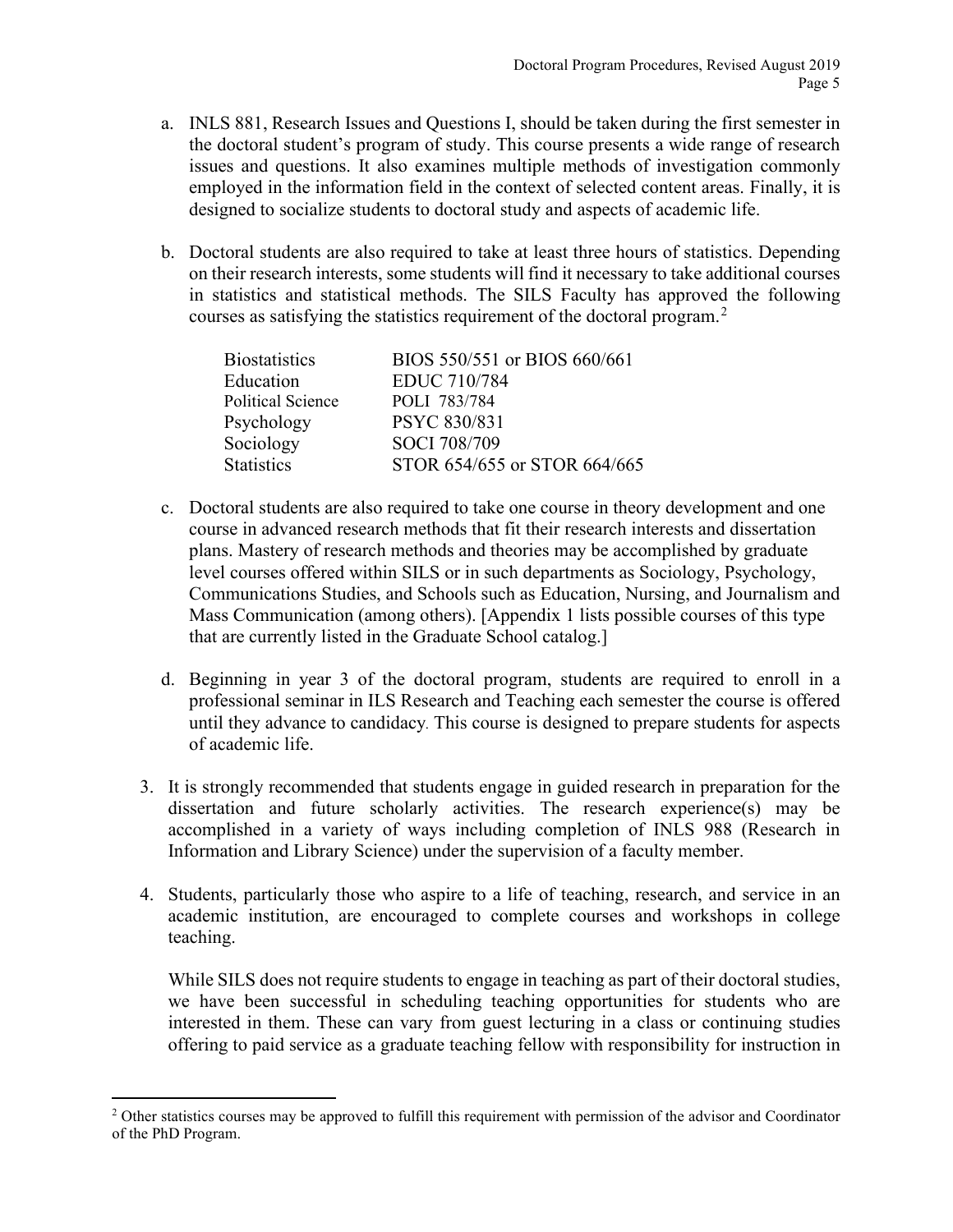a regularly scheduled class. Students who would like to teach at SILS should discuss their plans with the Associate Dean as early as possible.

To be eligible for teaching, a student must have completed a course of instruction in teacher training. It is recommended that, at least a year prior to teaching a full course, the student work with one of the SILS faculty in a teaching practicum; to do this, the student would register with the faculty member for INLS 886 (Graduate Teaching Practicum; added to the SILS curriculum in 2011). At least one semester prior to teaching a full course, the student should complete INLS 888 (Seminar in Teaching and Academic Life) or the Future Faculty Fellowship Program offered by the UNC Center for Faculty Excellence twice each summer. During the first semester that the student is teaching, the student is expected to be concurrently enrolled in INLS 889 (Seminar in Teaching Practice). The student may register for INLS 889 multiple times, to continue to develop their teaching skills.

5. Transfer of academic credits from other institutions is governed by requirements and policies of the Graduate School and the School of Information and Library Science. A doctoral student may transfer relevant graduate courses upon recommendation of the program and approval by the Graduate School. The doctoral student may be examined on transferred course work at the time of the doctoral oral examination. There is no limit to the number of hours that can be transferred into a doctoral program to meet departmental courses requirements—*with the program's approval.* However, minimum residency requirements—four semesters—of the Graduate School will still need to be met.

### <span id="page-5-0"></span>**E. Expectations, Evidence of Progress, and Procedures**

Appendix 2 provides a summary of the four phases of the doctoral program; Appendix 3 provides a more detailed chronology of the doctoral program.

The faculty regularly reviews the progress of doctoral students using the milestones indicated below. Students are expected to move through these milestones at the pace described for each, below. If a student is making progress, but more slowly than expected, he or she will be asked to work with the advisor to make a concrete plan for completing the degree within the Graduate School limit of 8 years. (Students should also be aware that financial aid from SILS may not be available after the first four years of the program.) If a student's performance is unsatisfactory at any of the checkpoints, he or she may be asked to leave the program.

- 1. Coursework: Doctoral students are expected to obtain at least a grade of P in each course. A grade of L in three courses or a grade of F will result in academic ineligibility.
- 2. 18 hour review (after the completion of the first 18 credits of course work): This is a review that determines whether the student should continue in the doctoral program. The student's advisor(s) conduct(s) this review, with input from all of the student's instructors and is intended to determine whether the student has the potential to successfully complete the doctoral program. The student is informed of any deficiencies identified by the review along with the suggested strategies for improvement. In the case of severe deficiencies or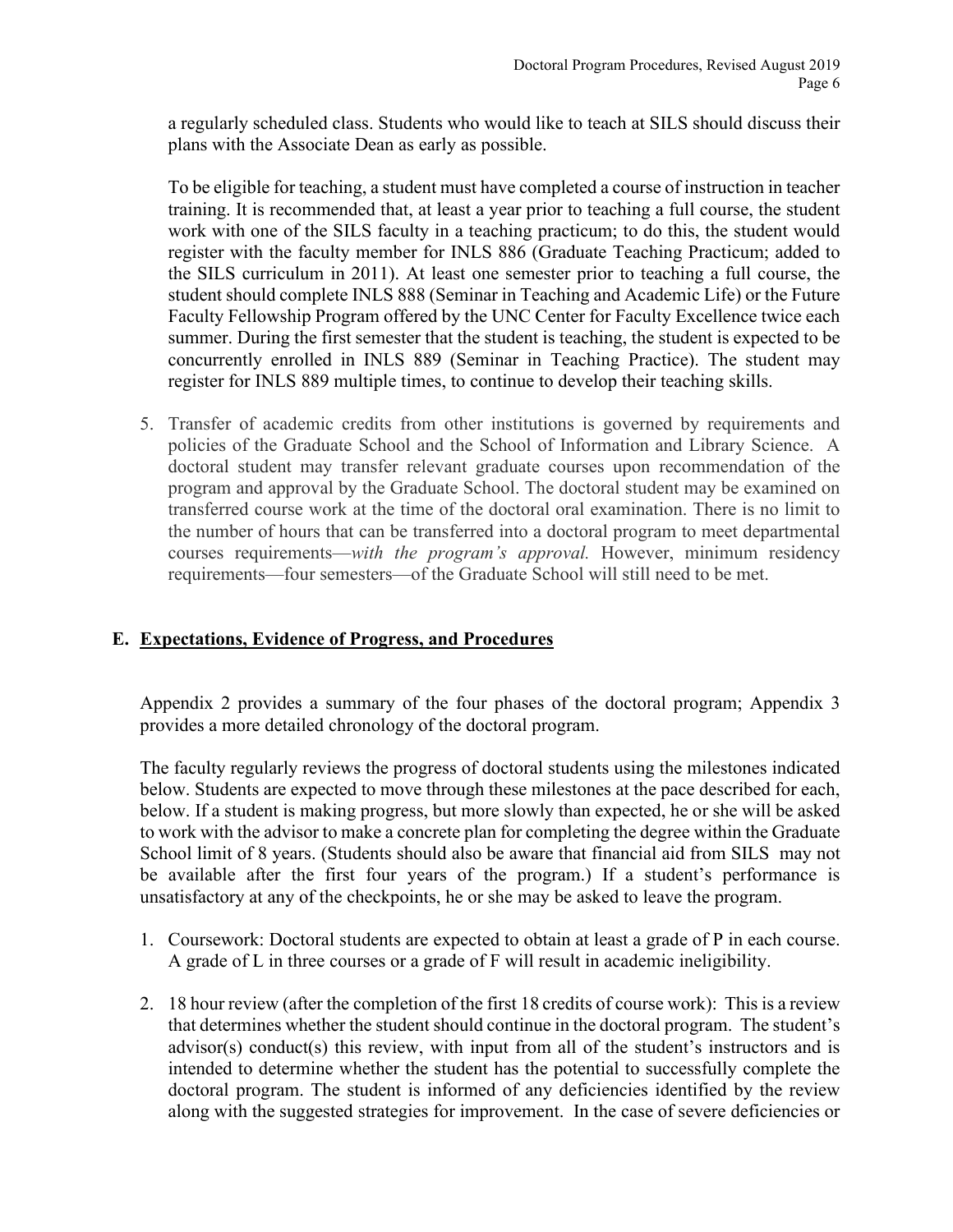unsatisfactory progress, as judged by the advisor in consultation with the full faculty, a student may be counseled to leave the doctoral program. The review consists of the following steps:

- a. The student prepares documentation of their progress; this is equivalent to the first of the student's annual reports. This documentation is intended to be much like the annual reports that faculty provide to the Dean, so should include: (1) a current CV, with this year's work highlighted; (2) a list of courses completed during the previous academic year and planned in the next academic year; (3) a list of any milestones completed during the year or scheduled for the near future, e.g., comprehensive exams, proposal defense, or dissertation defense; (4) a description of other accomplishments not listed on your CV; and (5) an outline of plans for the coming year. This documentation should be submitted to the student's advisor and the PhD Program Coordinator at the beginning of the students' second year.
- b. The advisor collects input from all the instructors who have taught the student over this period.
- c. The advisor may also convene a meeting of interested faculty to advise the student on strengths and weaknesses and to entertain questions by the student regarding future activities and experiences. The student may request that a meeting be convened, and suggest faculty to be invited.
- d. Based upon this faculty input, the advisor completes the 18-hour review form (see Appendix 4) or memo equivalent; discusses the comments and recommendations indicated on the form with the student, who countersigns it. The student may request that a meeting of interested faculty be convened by the advisor, to advise the student on strengths and weaknesses and provide guidance regarding future activities and experiences. The 18-hour review form (or a memorandum to the same effect) becomes part of the student's file. Continuation in the program is dependent upon a satisfactory review.
- 3. Annual Reviews: At the beginning of each academic year, the student prepares a report of progress that is presented to the advisor and PhD Program Coordinator. One of the motivations for the format of the report is to prepare the student for faculty life, and intentionally imitates annual faculty reports. The report should include the same types of information needed for the 18-hour review (listed in 2.a, above).

The annual report should be submitted to and will be reviewed by the student's advisor and the PhD Program Coordinator. It will be summarized for review by the full faculty. If the student is judged to be making unsatisfactory progress toward completion of the degree, the advisor and/or the PhD Program Coordinator will be asked to meet with the student to discuss how the student's performance can be improved.

4. Research Work Submitted for Publication: Doctoral students are expected to develop research competence during their doctoral studies. Research competence is manifested by outcomes of small-scale research efforts with student colleagues and/or faculty mentors and the presentation of outcomes in venues either within the School (e.g., in class, brown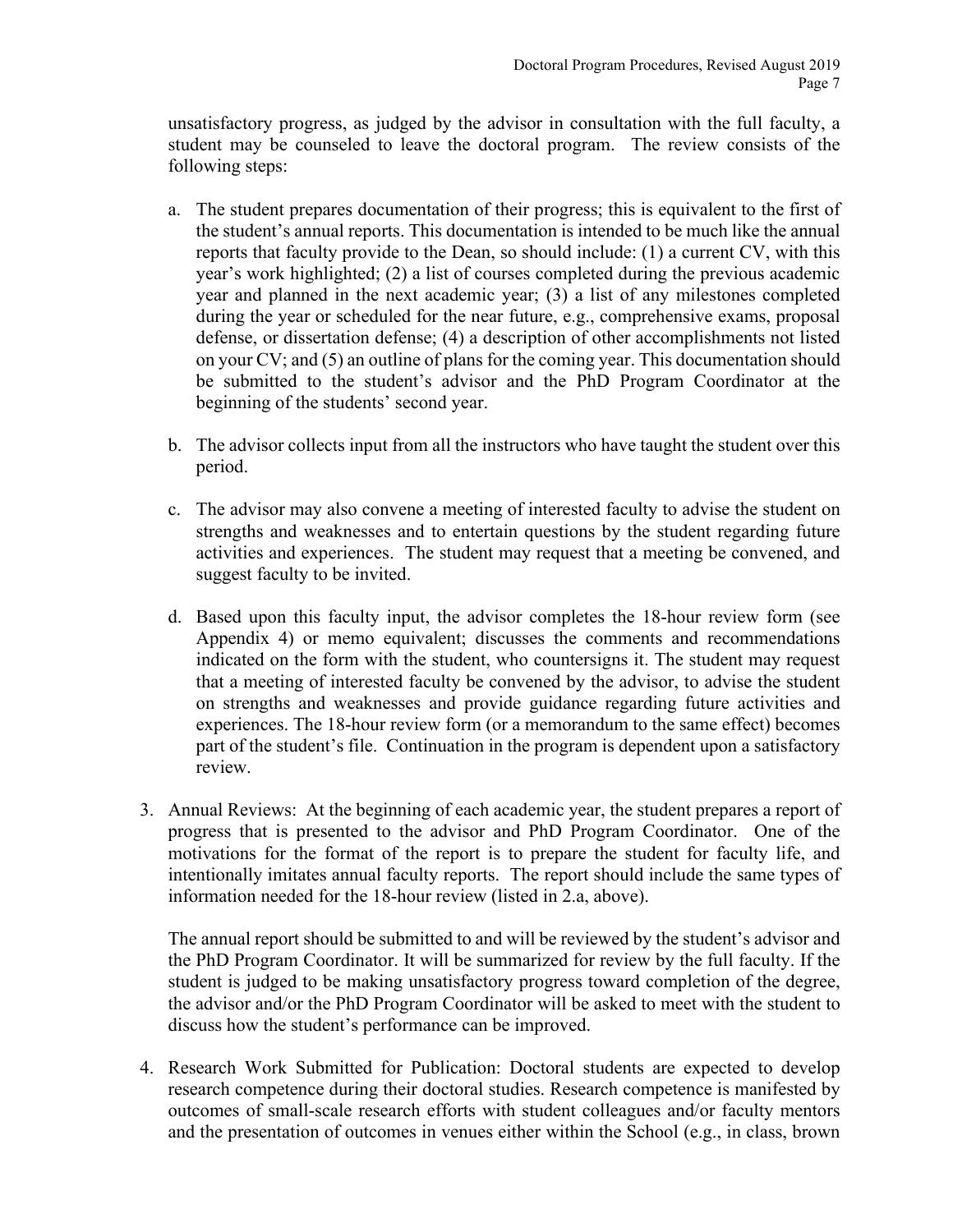bag, research colloquium) or outside the school (e.g., conference presentation). At least two works must be submitted to an external refereed venue prior to taking the comprehensive exams; these works may be co-authored with other students or with faculty.

- 5. Coursework Completion: Normally, a full-time student, who enters with a master's degree in information and library science, should complete their coursework within two or two and a half years. It is considered unsatisfactory progress if a full-time student has not completed coursework within three years, with no other signs of progress. Part-time students or students entering without a master's degree are expected to progress at a comparable rate, based on their individual circumstances. If a student is making unsatisfactory progress, he or she should work with the advisor to develop a plan for completing the degree in a timely manner.
- 6. Pre-Comprehensive Examination Requirements

Before taking the comprehensive exam, students must:

- a. Submit two papers for publication (see item E.4, above);
- b. Complete all coursework requirements (see 5, above);
- c. Identify a Comprehensive Examination Committee Chair: Normally, this is a student's academic advisor, however, as explained in item C.3, the focus of a student's research interest may necessitate a change in advisor at this point in the process.
- d. Form a Comprehensive Examination Committee
- e. Develop a Dissertation Prospectus
- 7. Comprehensive Exam: This milestone has two components, written and oral. It is considered unsatisfactory progress if a student has not taken the exam one year after completing coursework with no other signs of progress toward completion of the degree. The fundamental purposes of the comprehensive examination are to determine the candidate's fitness to continue work toward the doctorate and to challenge the candidate to consider issues that the examination committee considers to be critical to the candidate's plans for the dissertation.
	- a. The written examination package consists of (1) a statement of the student's research interests, (2) a literature review which covers content areas of theory and research, and research methods and analytical approaches relevant to the student's dissertation plans; and (3) a brief dissertation prospectus (2-3 pages). With the advisor's approval, the written exam package will be distributed to the committee at least four weeks in advance of the oral examination. The Comprehensive Examination Committee will use this package as the basis for the oral examination.
	- b. The oral examination will test the extent to which the student has internalized the literature covered in the written examination package and will assess the candidate's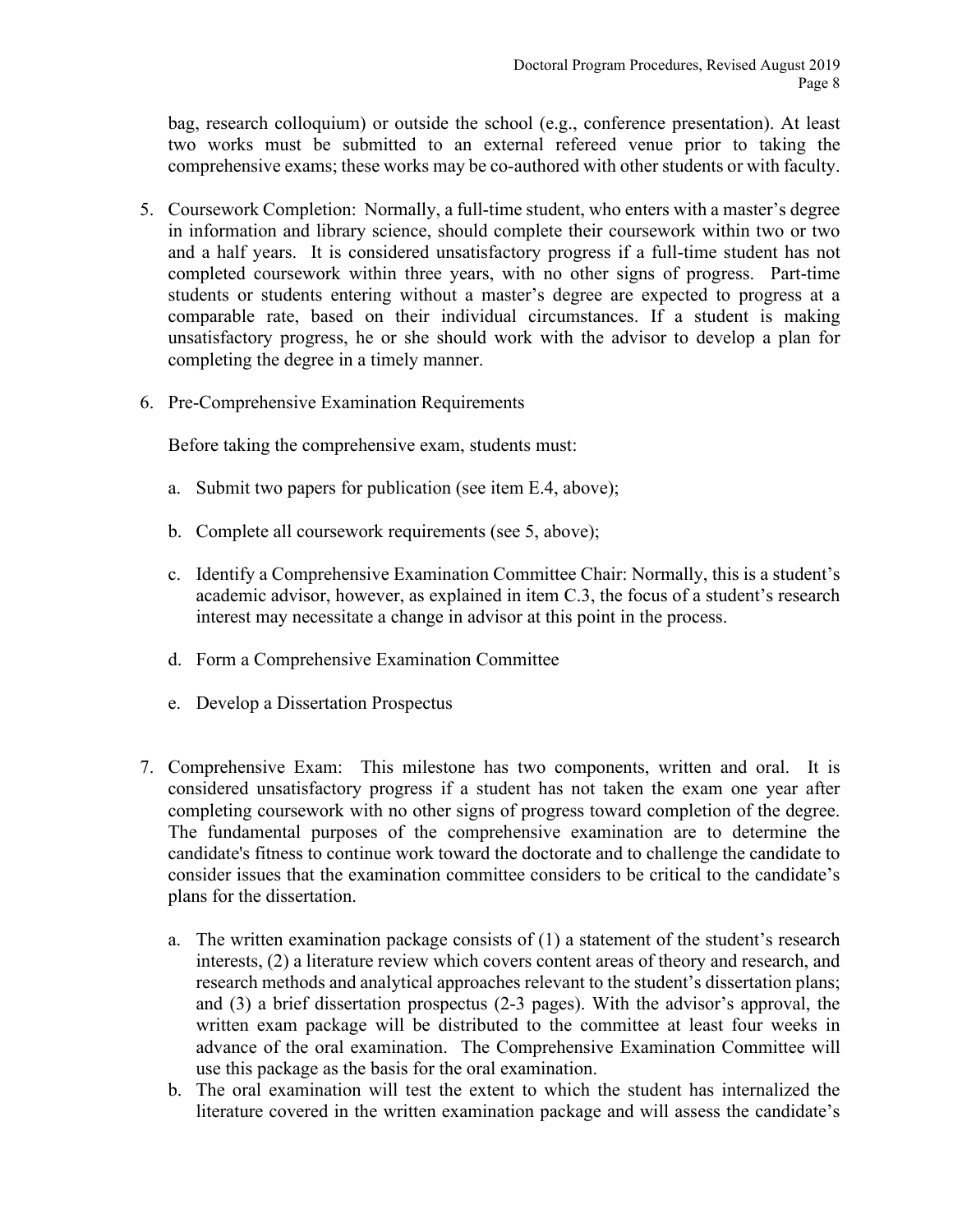ability to discuss their research area with colleagues. It will explore the candidate's readiness to pursue scholarship in the areas defined by the written examination package. The questions will challenge the student to consider the use of subject matter knowledge, theories, concepts, and research methods and analytical strategies related to the research areas addressed in the written exam package. The oral exam may also explore the motivation, research design, results, and/or implications of the dissertation prospectus submitted to the committee.

- c. The student must be registered during the semester of the Comprehensive Examination. The Comprehensive Examination Committee should be constituted no later than one month before the oral examination. The Committee will consist of not less than five persons who are selected by the student in consultation with the advisor(s), who will serve as the Chair of the Examination Committee. A majority of the members must be full members of the Graduate Faculty. A list of Examination Committee members, signed by the Advisor, should be provided to the Coordinator of the PhD Program prior to the Comprehensive Examination (using the form available online at [http://gradschool.unc.edu/pdf/wdcomm.pdf\)](http://gradschool.unc.edu/pdf/wdcomm.pdf)
- d. At the end of the oral examination, the Examining Committee decides whether the student has passed the comprehensive examination, and completes the necessary form (Doctoral Exam Report Form, Part I: Report of Preliminary Written Examination; and Doctoral Exam Report Form, Part II: Report of Oral Examination; available online at http://gradschool.unc.edu/pdf/wdexam.pdf). A student passes the oral examination upon approval by at least two-thirds of the members of the Examination Committee; a majority of those approving must be full members of the Graduate Faculty. The vote of the committee is considered by the Graduate School to be final.
- e. If the student has failed or has performed poorly on part or all of the oral examination, the Examination Committee may make recommendations as to what the student should do before taking part or all of the examination again.
- f. A doctoral student who fails the oral examination may not take the examination a second time until at least three months have elapsed. A student who fails an examination for the second time becomes ineligible for further graduate work and may not continue in the program or take the examination a third time without approval by the Administrative Board of the Graduate School.
- g. For the oral examination, at least four members of a five-person Examination Committee must participate; at least five members must participate if the Committee is larger.
- 8. Dissertation Proposal: Upon successful completion of the comprehensive examination, the student in consultation with the advisor(s) forms a dissertation committee and prepares a dissertation proposal to present to the committee. Normally, a student will complete and defend the proposal, or make substantial progress toward that point, within six months after completion of the comprehensive exam. It is considered unsatisfactory progress if a student has not shown substantial progress one year after completing the exam. The Report of Doctoral Committee Composition should be completed when the committee is constituted (using the form available online at [http://gradschool.unc.edu/pdf/wdcomm.pdf.](http://gradschool.unc.edu/pdf/wdcomm.pdf) A majority of the Dissertation committee must be full members of the Graduate Faculty. At least three members must be SILS

faculty. At least one member must be selected from outside the School and may be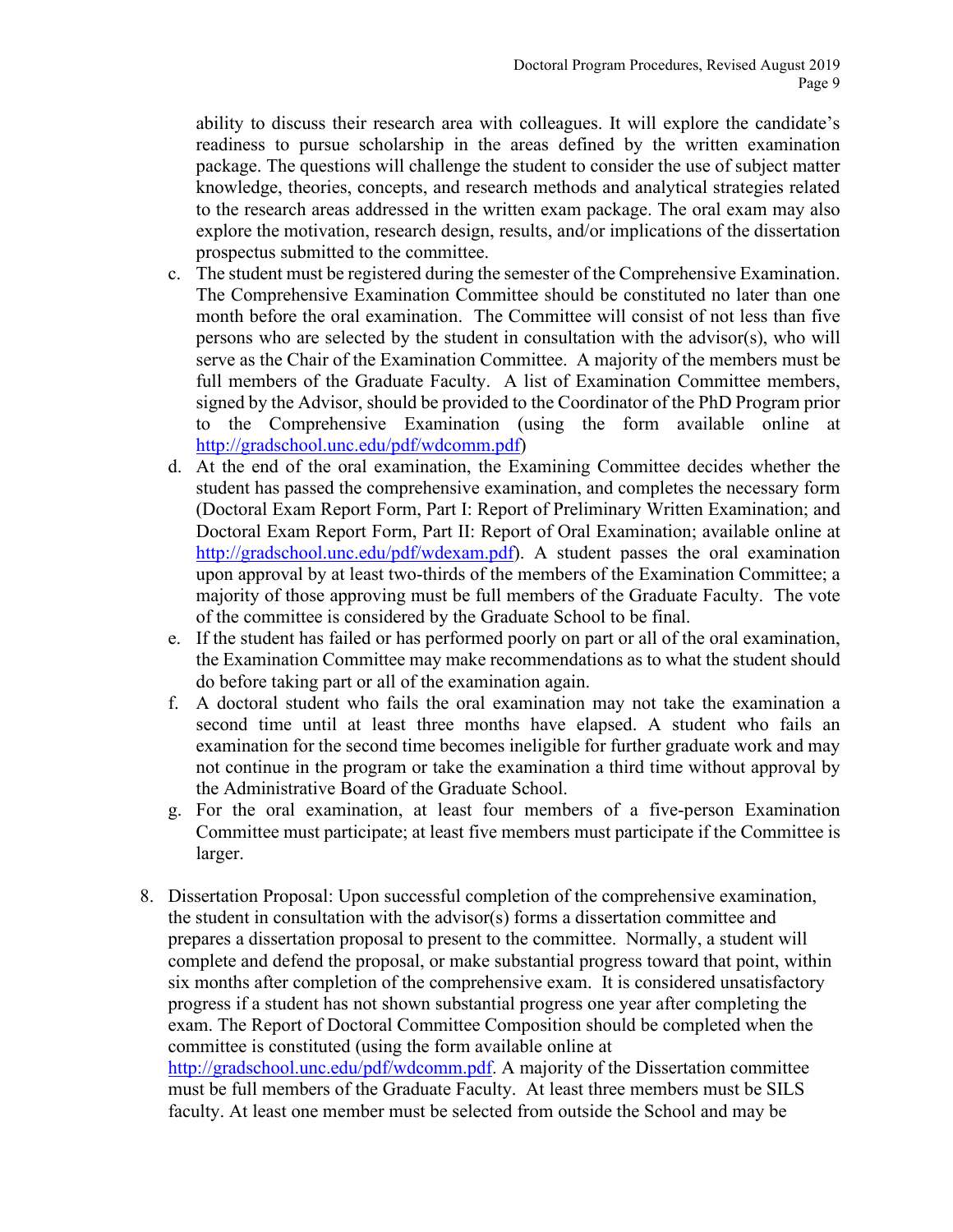selected from among scholars from other UNC schools or departments, or other institutions where scholarly work is conducted. If the dissertation involves a minor field, the dissertation committee must include at least one member from that field. Normally, the members of the Comprehensive Examination Committee also sit on the Dissertation Committee.

- a. The candidate prepares a dissertation proposal which, once approved by the dissertation advisor, is provided to all members of the Dissertation Committee. The proposal will be distributed to the committee at least four weeks in advance of the proposal defense.
- b. The date for the defense of the dissertation proposal is set by the Dissertation Committee in consultation with the student. This defense is normally closed to all except the student and the Dissertation Committee. Following the defense, the Dissertation Committee may approve the proposal as it stands, may approve it on condition that certain changes be made, or may ask that it be revised and resubmitted for consideration at a future meeting of the committee. If changes are to be made to the proposal or if it needs to be revised and/or resubmitted, the Dissertation Advisor prepares a written list of required revisions and/or additions to be signed by the advisor and the student and shared with the full committee. When the proposal is approved a report of the approval is submitted to the Graduate School by the Student Services Manager (Report of Approved Dissertation Project; available online at [http://gradschool.unc.edu/pdf/wdcomm.pdf\)](http://gradschool.unc.edu/pdf/wdcomm.pdf).
- c. Upon acceptance of the proposal, the student should provide one corrected copy to the SILS Library.
- d. A doctoral student may apply for admission to candidacy after he or she has completed all course work required for the programs of the major and the minor(s); has completed any foreign language, language substitute, or other skill requirements; has passed both the doctoral oral and written examinations; has met any conditions specified by the Comprehensive Examination Committee resulting from the written and oral examinations, and has received formal approval of the dissertation proposal. The form is completed and submitted to the Student Services Manager (Application for Admission to Candidacy for a Doctoral Degree; available online at [http://gradschool.unc.edu/pdf/wdcanfrm.pdf\)](http://gradschool.unc.edu/pdf/wdcanfrm.pdf)
- e. The student must be registered for at least one course during the semester when the dissertation proposal is defended. This may be accomplished by registering for INLS 994, which constitutes full time registration. A total of at least 6 hours of INLS 994 is required before graduation. The student must also be registered during the semester he or she defends the dissertation (the final oral). Each registration for INLS 994 must be for a minimum of 3 credit hours. Many students will also register for INLS 994 to maintain continuous registration during the research and writing of the dissertation.
- 9. Writing the Dissertation. The student and the committee will agree on a plan for progress reports and the reading of early drafts. The dissertation advisor will oversee the performance of the plan. Each doctoral student is expected to consult with members of the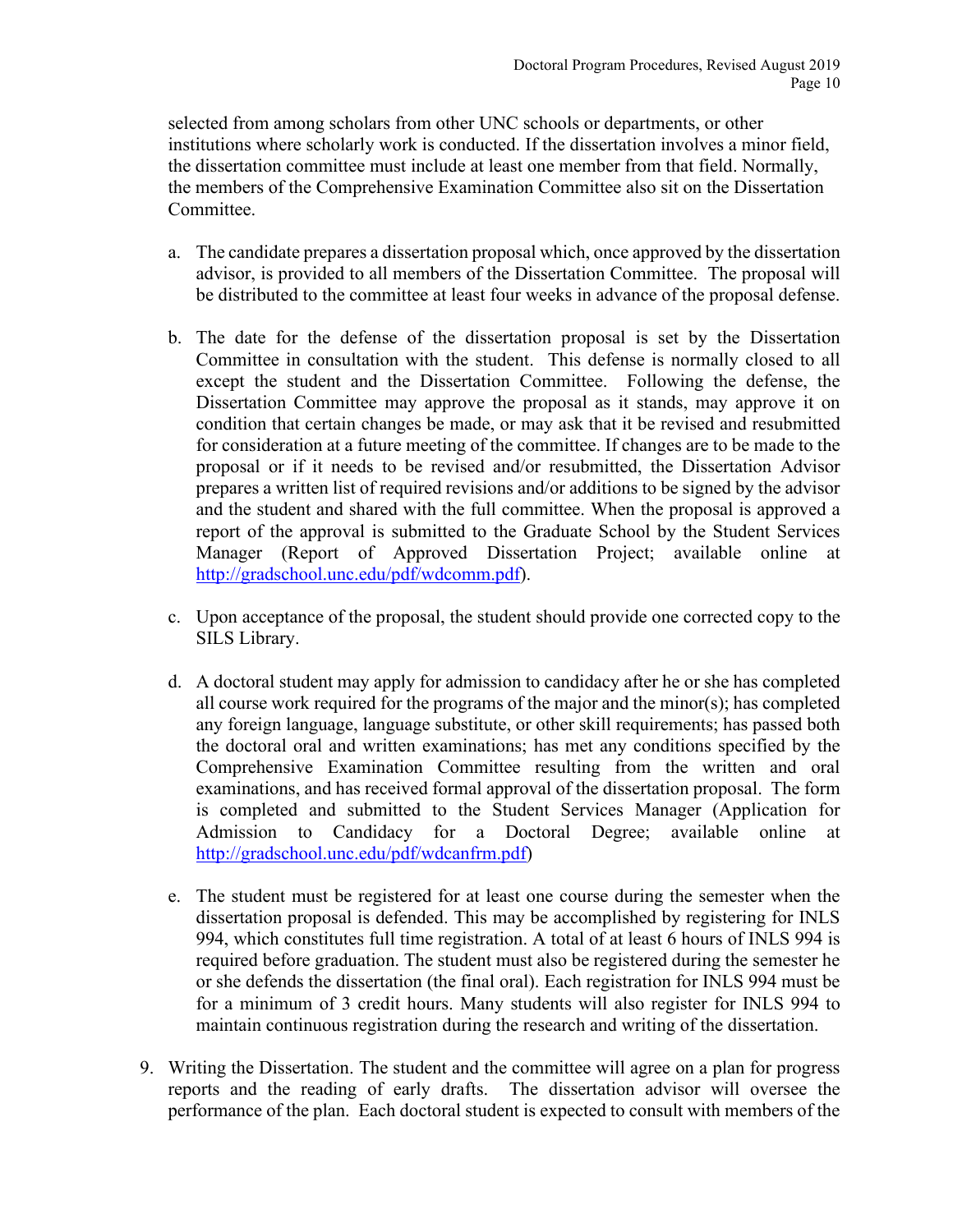committee as necessary through the progress of the research; progress reports are required at least once a year unless the committee requests more frequent reporting.

- 10. Dissertation Defense
	- a. The student will prepare a draft of the dissertation for review by the Dissertation Advisor. Upon approval of the advisor the draft will be provided to Dissertation Committee members. The draft dissertation will be distributed to the committee at least four weeks in advance of the dissertation defense. This draft must conform to the rules in The Graduate School's *Guide to Theses and Dissertations,* which requires the student to select and follow the guidelines of an appropriate style manual. [The latest edition of the Publication Manual of the American Psychological Association is recommended.]
	- b. The final oral examination is a defense of the dissertation; it is open to the University community.
	- c. A student passes the final oral examination only upon approval of at least two-thirds of the members of the Examination Committee; a majority of those approving must be full members of the Graduate Faculty. If the Committee consists of five members, at least four must be present for the examination; if the Committee is larger, at least five must be present. The committee may, at the time of the final oral but no later, require alterations and corrections. The student is advised of such requirements as soon as is feasible. The dissertation advisor is responsible for verifying that the changes required by the committee have been made, and may delegate this responsibility to the committee member(s) who imposed the requirements. When these requirements have been met, the Doctoral Exam Report form, Part III, Report of the Final Oral Examination (available online at http://gradschool.unc.edu/pdf/wdexam.pdf) is submitted, and the dissertation, in final typed form designed to meet the standards as defined in *A Guide to Theses and Dissertations*, is registered with the Graduate School.
	- d. The student will submit an electronic copy of the dissertation to the UNC Library Electronic Theses and Dissertations repository. The Dissertation Committee Chair must certify that the required edits were made and the final document approved for electronic submission (using the Doctoral Exam Report Form, Part IV: Approval of Final Electronic Dissertation; available online at http://gradschool.unc.edu/pdf/wdexam.pdf).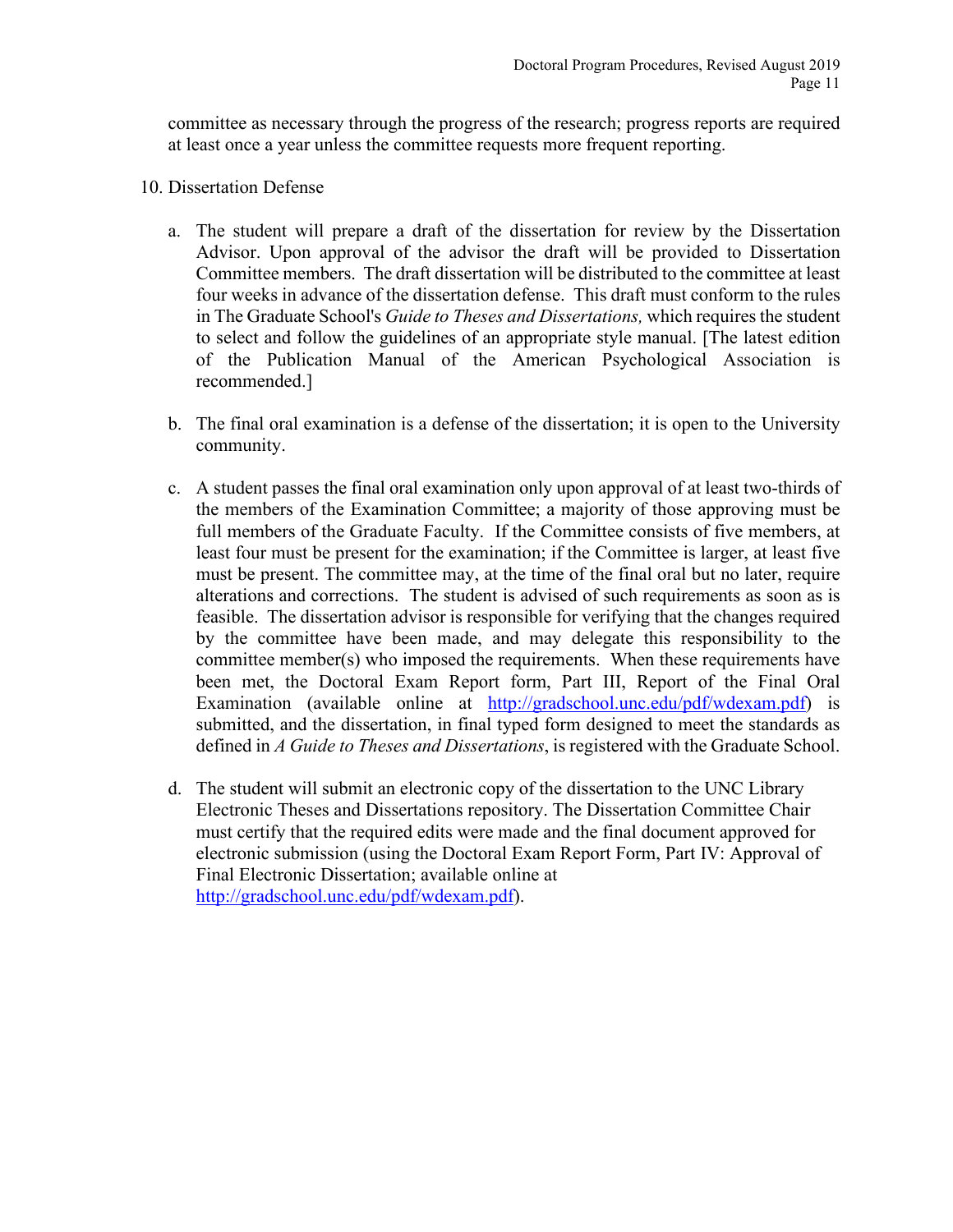### <span id="page-11-0"></span>**Appendix 1: Potential Course Offerings in Research Methods and Theory Development**

Note: See also special topics classes that SILS and other Schools and Departments offer from time to time. This list is only suggestive. There may be others in these and other departments, which fit with your research interests. Many of these courses presume subject knowledge; please communicate with the instructor to assess fit or other options. Note: The course prefixes and/or titles may have changed so see the School or Department website for correct prefix and/or title.

INLS 884 Seminar in Research Methodology INLS 887 Seminar in Theory Development ANTH 675 Ethnographic Method ANTH 754 Phenomenological Anthropology ANTH 860 Art of Ethnography COMM 725 Interpretative Studies in Organizational Communication COMM 726 Critical Studies in Organizational Communication COMP 758 Information Theory EDUC 883 Case Study Methods EDUC 981 Field Techniques in Educational Research EDUC 982 Advanced Qualitative Analysis and Interpretation ENGL 801 Research Methods in Composition and Rhetoric EPID 806 Clinical Research Skills HIST 700 Introduction to Historical Methods and Research JOMC 701 Mass Communication Research Methods JOMC 703 Qualitative Methods for Mass Communication Research NURS 958 Designing Intervention Studies NURS 979 Qualitative Analysis NURS 980 Observational Methods NURS 981 Longitudinal Methods and Analysis PHIL 735 Advanced Studies in Epistemology PLAN 801 Design of Policy-Oriented Research PLAN 802 Advanced Seminar in Research Design POLI 781 Interviewing in Social Science Research PSYC 840 Computational Statistics PSYC 841 Introduction to Multivariate Techniques for the Behavioral Sciences PSYC 842 Test Theory and Analysis PSYC 843 Factor Analysis PSYC 844 Structural Equation Models with Latent Variables PSYC 851 Multidimensional Scaling PSYC 853 Analysis of Frequency Tables in Behavioral Research PSYC 854 Quantitative Research Synthesis (Meta-Analysis) SOCI 707 Measurement and Data Collection SOCI 711 Analysis of Categorical Data SOCI 717 Structural Equations with Latent Variables SOCI 718 Longitudinal and Multilevel Data Analysis SOCI 720 Systematic Methods of Qualitative Research SOCI 753 Experimental Design in Sociology SOCI 754 Survey Sampling SOCI 760 Data Collection Methods SOCI 761 Questionnaire Design SOCI 762 Case Studies in Surveys SOCI 763 Survey Computing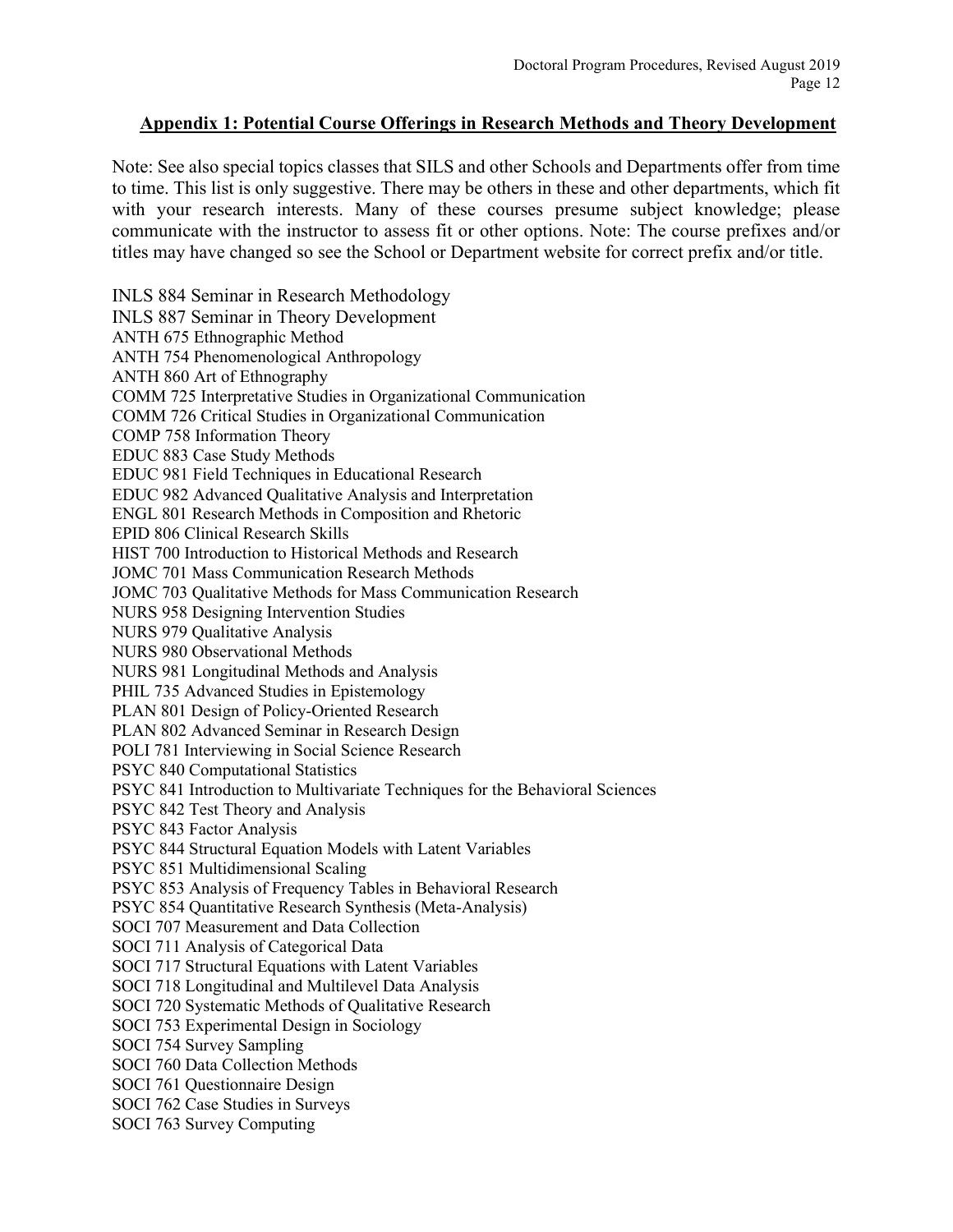### <span id="page-12-0"></span>**Appendix 2: Phases of the Doctoral Program**

### Admission Phase

- •Advisor/Mentor assigned
- •Entry deficiences listed

### Coursework Phase

(Typically Year 1-2 for full-time students)

- •Complete any entry deficiences
- •Complete INLS 881
- •Complete statistics requirement
- •Complete theory development requirement
- •Complete advanced research methods requirement
- •Shape doctoral program of study
- •Complete 18-hour review (usually at end of Year 1 for full-time students)
- •Complete annual review(s) Year 1 through graduation

Comprehensive Examination Phase (Typcially Year 3 for full-time students)

- •Identify comprehensive examination committee chair
- •Recruit comprehensive examination committee members
- •Prepare and submit comprehensive examination package
- •Complete comprehensive oral exam
- •Enroll in professional seminar in ILS Research and Teaching each semester the course is offered until advance to candidacy

#### Dissertation Phase (Typically Year 4+)

- •Prepare dissertation proposal (may occur in Year 3)
- •Defend dissertation proposal
- •Submit a print copy of the approved proposal to the SILS Library
- •Enage in dissertation data collection, analysis, and writing
- •Provide initial draft to Dissertation Chair/Mentor(s) for review
- •Submit approved draft to dissertation committee members
- •Complete dissertation defense
- •Submit final dissertation to Graduate School and UNC Libraray Electronic Theses and Dissertations repository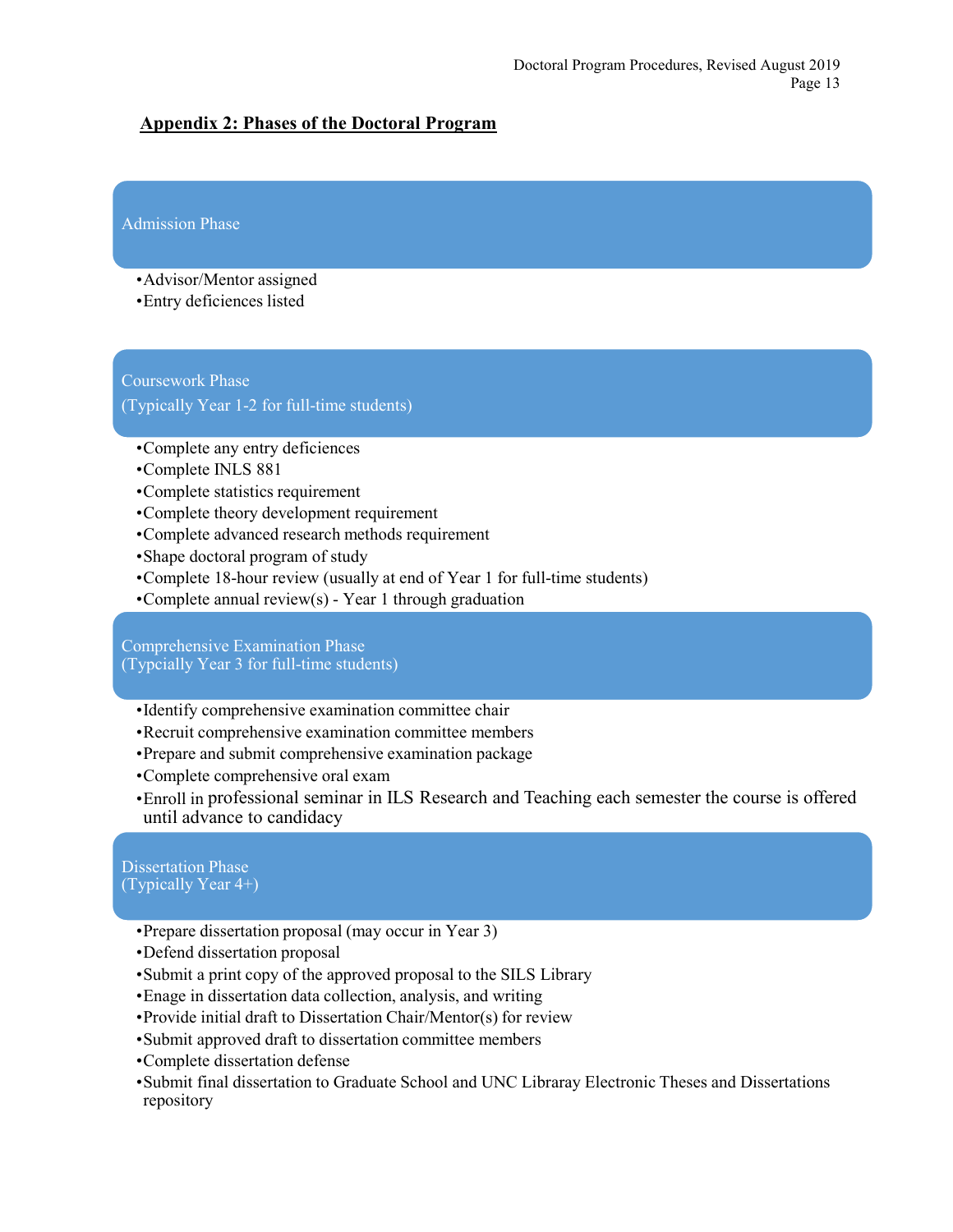### <span id="page-13-0"></span>**Appendix 3: Doctoral Program Chronology**

#### **Advisor/Mentor(s ) assigned**

[Note: If an untenured faculty member is assigned as primary mentor/advisor, a tenured coadvisor/mentor will also be assigned. Co-advisors/mentors may also be assigned in cases where the student's interests fit with multiple faculty members.

#### **Complete entry deficiencies**

This will apply to students without a master's degree or, possible, to students with a master's degree from outside of information studies. Typically, core requirements include INLS 500, 509, 520, and 581, but may be adapted to meet special needs.

#### **Meet other requirements**

These include INLS 881, a statistics course, a theory development course, and an advanced research methods course.

#### **18 hour review**

Upon completion of 18 semester hours of coursework, the student's Advisor will conduct an 18 hour review of the student's progress by polling the student's instructors and informing the student of strengths and weaknesses. Note: If satisfactory progress has not been achieved, the student may be counseled out of the doctoral program.

#### **Annual review(s)**

Every year in the fall, doctoral students are requested to submit an annual report of their progress in the program to their Advisor and the Coordinator of the PhD program. A repot is made to the faculty on doctoral student progress and recommendations made by the faculty are transmitted to stludents who are not making good progress.

#### **Submit work for publication**

Before taking the comprehensive examination, a student will prepare and submit two papers for publication.

#### **Recruit comprehensive examination committee**

In concert with the Advisor, the student will form a comprehensive examination committee. This committee will consist of 5 members, inlcuding 3 SILS faculty. As it is preferable that this committee also serve as the dissertation committee, the student is encouraged to inlcude at least 1 outside member. If the students' choice of dissertation topic is outside the scope or interest of the current advisor(s), the student is encouraged to seek an appropriate Advisor who can guide them through the comprehensive examination and dissertation process.

#### **Prepare and submit comphrensive examination package**

Upon or near completion of coursework, the student will develop a comprehensive exam package that includes an overivew of their research interests, a literature review specifiying the areas of theory, research, and methodology that relate to their research interests/quesetions, and a brief dissertation prospectus. This package serves as the written examination.

#### **Comprehensive oral examination**

After exceptance of the comprehensive examination package by the examining committee, the oral exam is conducted. It will have the same scope as the comprehensive examination package.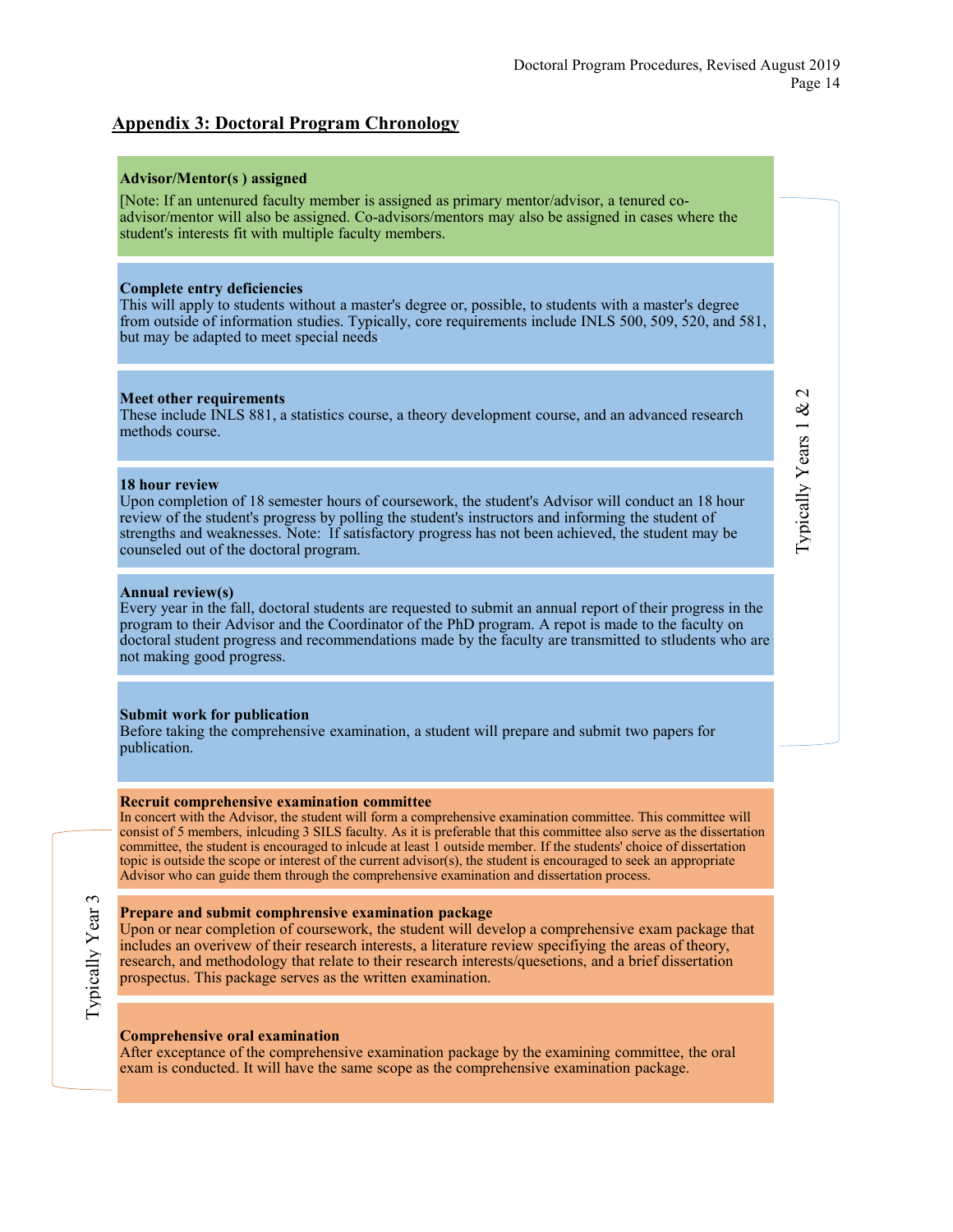#### **Prepare and defend the dissertation proposal**

The student prepares the dissertation proposal and distributes it to the committee. The date for the defense of the dissertation proposal is set by the Dissertation Committee in consulation with the student. The dissertation committee normally consists of the same members as the comprehensive examination committee. However, membership, including the Advisor, may be adjusted to reflect the scope and method of the dissertation.

Once a student's proposal has been approved by the committee they should submit a print copy of the proposal to the SILS library.

#### **Complete the dissertation research**

The student may use members of the dissertation committee as resources during the conduct of the research, analysis, and writing of the dissertation. The Advisor must be satisfied that the dissertaton is ready for defense before the dissertation is provided to the dissertation committee members. Committee members must receive the dissertation at least one month before the dissertation defense date.

#### **Dissertation defense**

The dissertation defense is announced to the University commulnity and is open to the public. The student will deliver a brief overview of the dissertation (up to 20 minutes) so that those who have not had the benefit of reading it will have a sense of the resaerch quesitons, methods, findings, and implicaitons for further research. Committee members will ask questions about the dissertation. Other attendees may ask questions if time allows. At the conclusion of the defense, all present except members of the dissertation committee will be excused to allow the committee members to discuss their judgment of the dissertation. The student will be invited back when the committee has made its decision and will be informed of that decision, including any desired additions or corrections to the dissertation.

#### **Submit the dissertation**

The final version of the dissertation must meet Graduate School requirements for formatting and presentation. The student will submit an electronic copy of the dissertation to the UNC Library Electronic Theses and Dissertations repository.

 $\ddot{4}$ Year 4+Year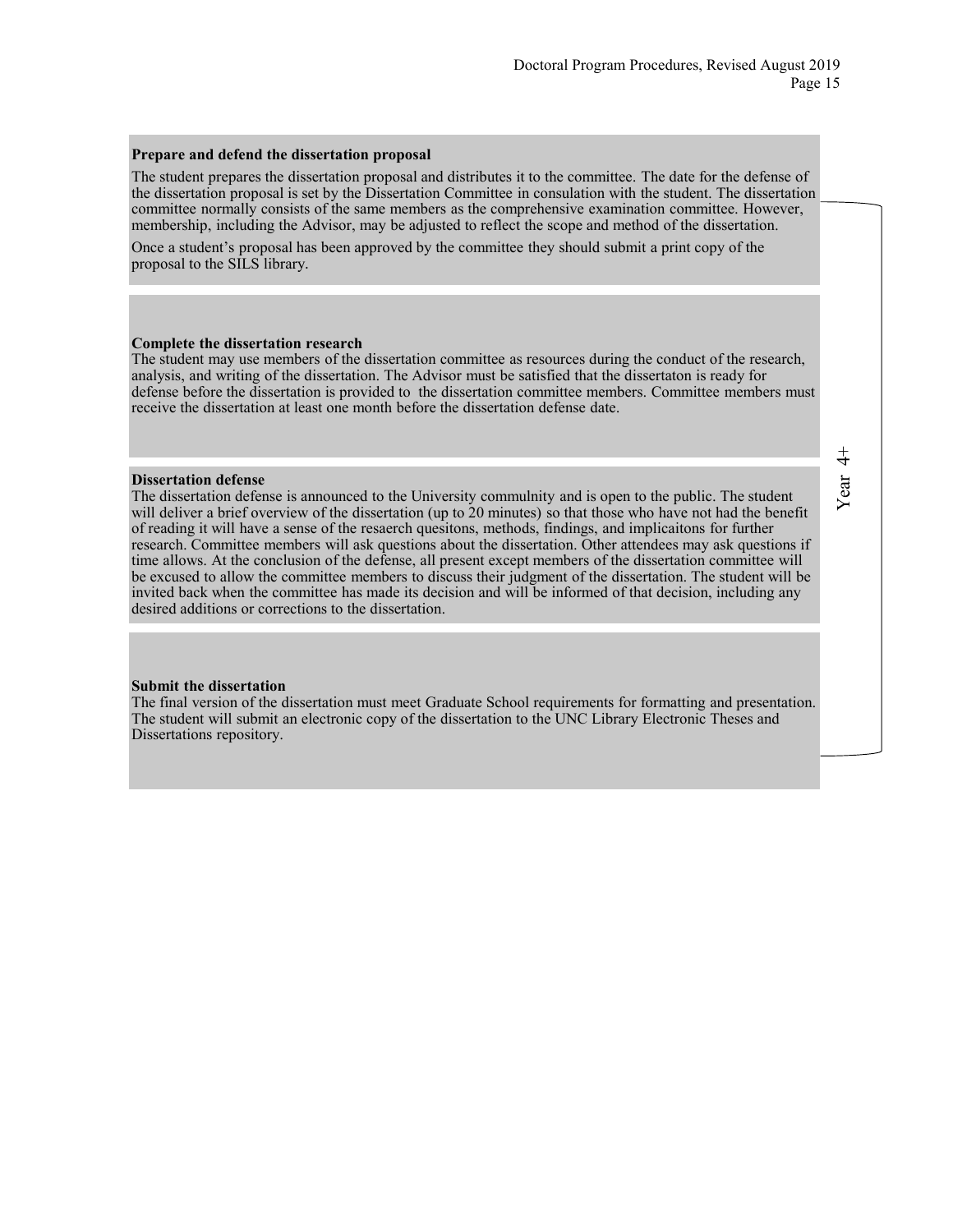<span id="page-15-0"></span>Appendix 4: Doctoral Student 18-Hour Review Form

**Name**:

**Advisor**:

**Date of Matriculation**:

**Date of Review**:

**Courses Taken**:

**Summary of Comments from Instructors**:

**Suggestions for Advancing Progress**:

**Recommendation for Continuation**:

| <b>Advisor Signature:</b> | Date: |  |  |
|---------------------------|-------|--|--|
| <b>Student Signature:</b> | Date: |  |  |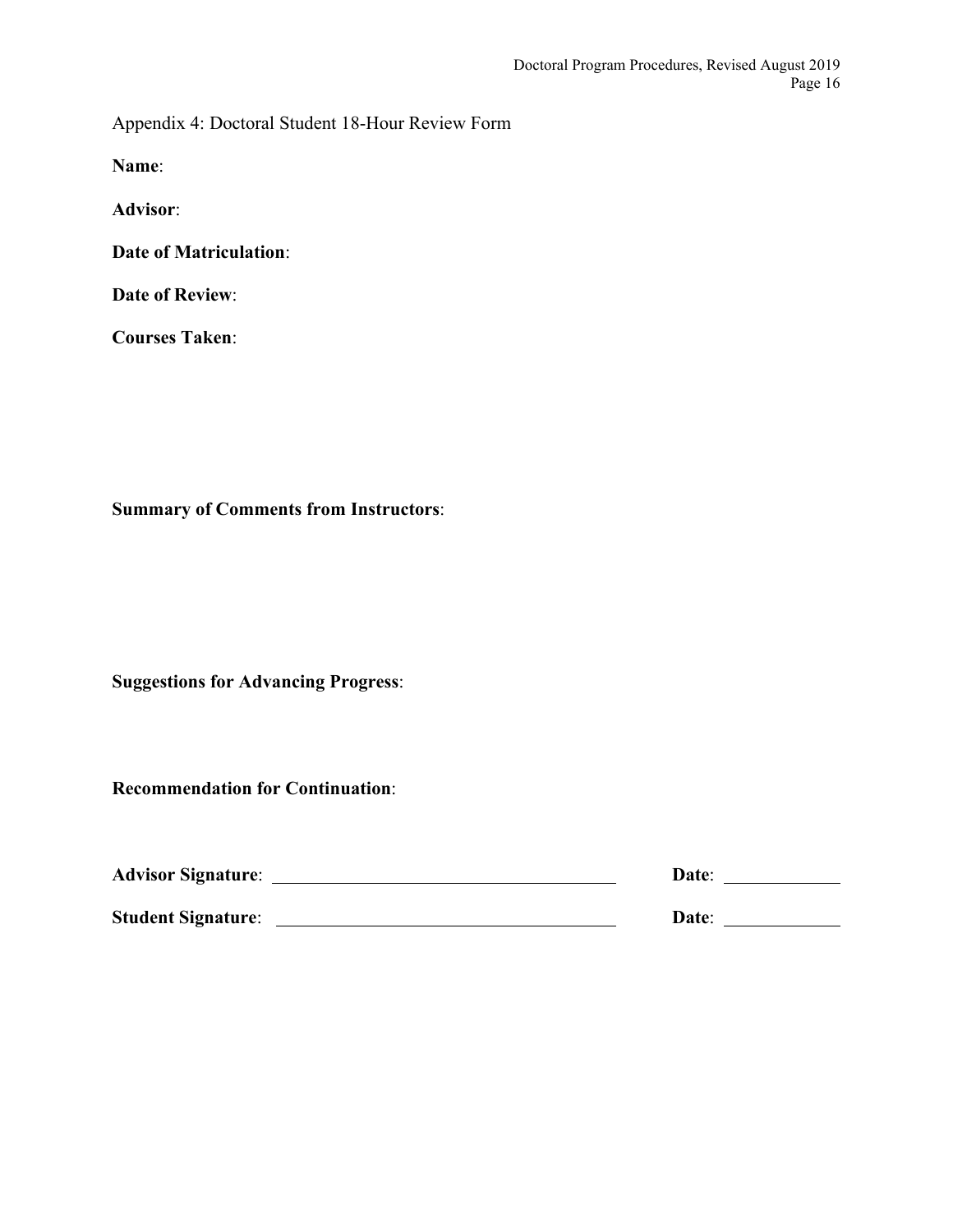### <span id="page-16-0"></span>**Appendix 5: Suggestions for the Comprehensive Examination Phases & Dissertation Phases of the PhD Program of Study**

### **Comprehensive Examination Phase**

### **Forming a Committee:**

*Purpose of the \*Committee: The overall purpose of the committee is to support the student successfully through the comprehensive exam, proposal and dissertation defense, and through graduation. The committee works together as a team to this end, but the committee is led by the student's advisor with each committee member playing a different role in this process.* 

*The student's advisor normally serves as the chair of the committee. Although it's not typical, it is possible that a change in advisor may be called for due to changes in the focusing of research interests as a student moves from completion of the comprehensive examination to the dissertation proposal. If a student is considering a change in advisor the student should first discuss this with the PhD Coordinator.*

*\*It is preferable that this committee serve as the comprehensive examination and dissertation committee.* 

### **Suggestions**

In selecting committee members, students may reach out to faculty with whom they've taken classes, faculty with whom they've worked as research assistants, faculty whose research overlaps with theirs, and/or faculty with expertise in a particular method or theory.

Since this committee will preferably serve as the dissertation committee, it should have at least one outside member (a requirement of dissertation committees for SILS PhD students). In selecting the non-SILS committee member(s), students may consider all of the above, as well as people who they've met at conferences, people whose research they've drawn upon, etc.

Students need to provide the Graduate Student Coordinator with a copy of the vita for any non-UNC committee members which will be submitted to the Graduate School.

Students should maintain communication with their committee members throughout the comprehensive exam, proposal, and dissertation process. Their advisor is the point person throughout the process, but other committee members can offer guidance on different aspects of the process as well. This can include questions about subject area, methods, study design, etc.

### **Comprehensive Examination Components**

### **1. Prospectus:**

*Purpose of Prospectus: The prospectus provides a preliminary roadmap for the student's proposed dissertation research. The document also serves to communicate the student's research interests to potential committee members.*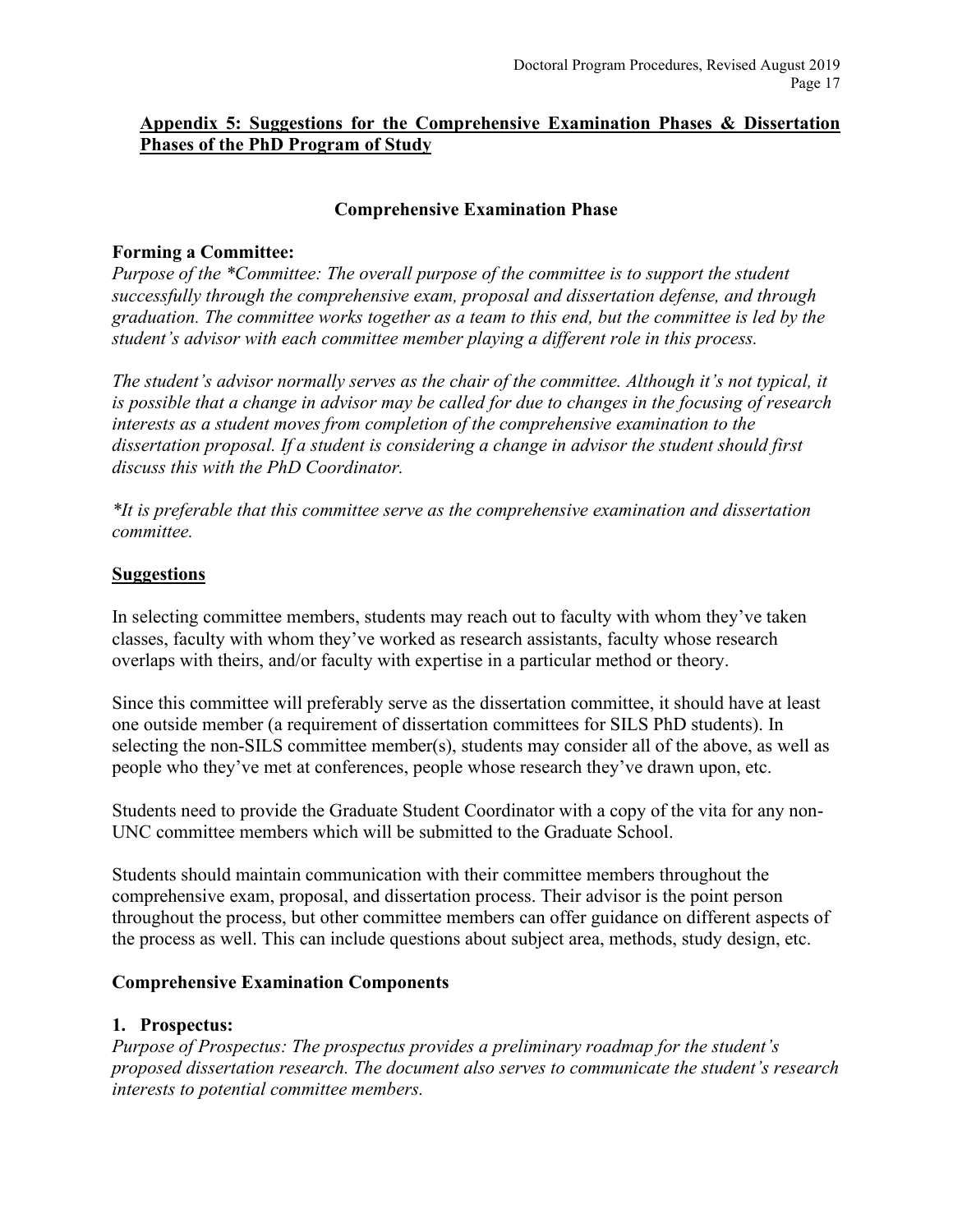### **Suggestions**

The content of the prospectus can vary, but at a minimum includes a statement of purpose, research questions, and an overview of the proposed study design that will address those questions. Depending on the proposed research, the prospectus may also include sections on theoretical approaches, particular methods, and data analysis techniques.

Typically prospectuses are 2-3 pages in length.

The prospectus can be a useful document in selecting committee members. Students may find it helpful to send the prospectus to potential committee members in order to give them an idea of the student's intended research and what that committee member might contribute to the committee.

The prospectus can be a useful document in defining the areas to be addressed in the literature review and in the oral examination.

The prospectus represents the student's initial steps toward developing a proposal and conducting research for the dissertation. The prospectus is not binding, and students should continue to develop their research plans as they work on their comprehensive exam package and dissertation proposal.

Developing a research study is an iterative process and guidance from the advisor is critical. Students should discuss their research questions and research design before and while writing their prospectus. Discussions should be frequent and substantive. These discussions will continue through the proposal and dissertation stages.

### **2. Literature Review**

*Purpose of Literature Review: The literature covered in the comprehensive exam package should help the student address research questions outlined in the prospectus, including materials pertaining to subject area, theory, research methods, and analytical approaches.*

### **Suggestions**

Typically the literature review consists of five sections/subject areas, but can be more or less.

The literature review included in the written examination package is typically around 50-60 pages long (single-spaced, excluding the reference list), though it may vary in length depending on the areas being covered.

Literature reviews can take many forms, and can vary in the degree of synthesis, analysis, and interpretation of sources. It can be helpful to clarify expectations with the committee about how the student should write the literature review.

Before beginning to write the literature review, students should share the prospectus with committee members. This document can help committee members and the student to define the areas that will be covered, to determine the scope of the literature review for each area, and to guide the selection of key literature to be covered in each area.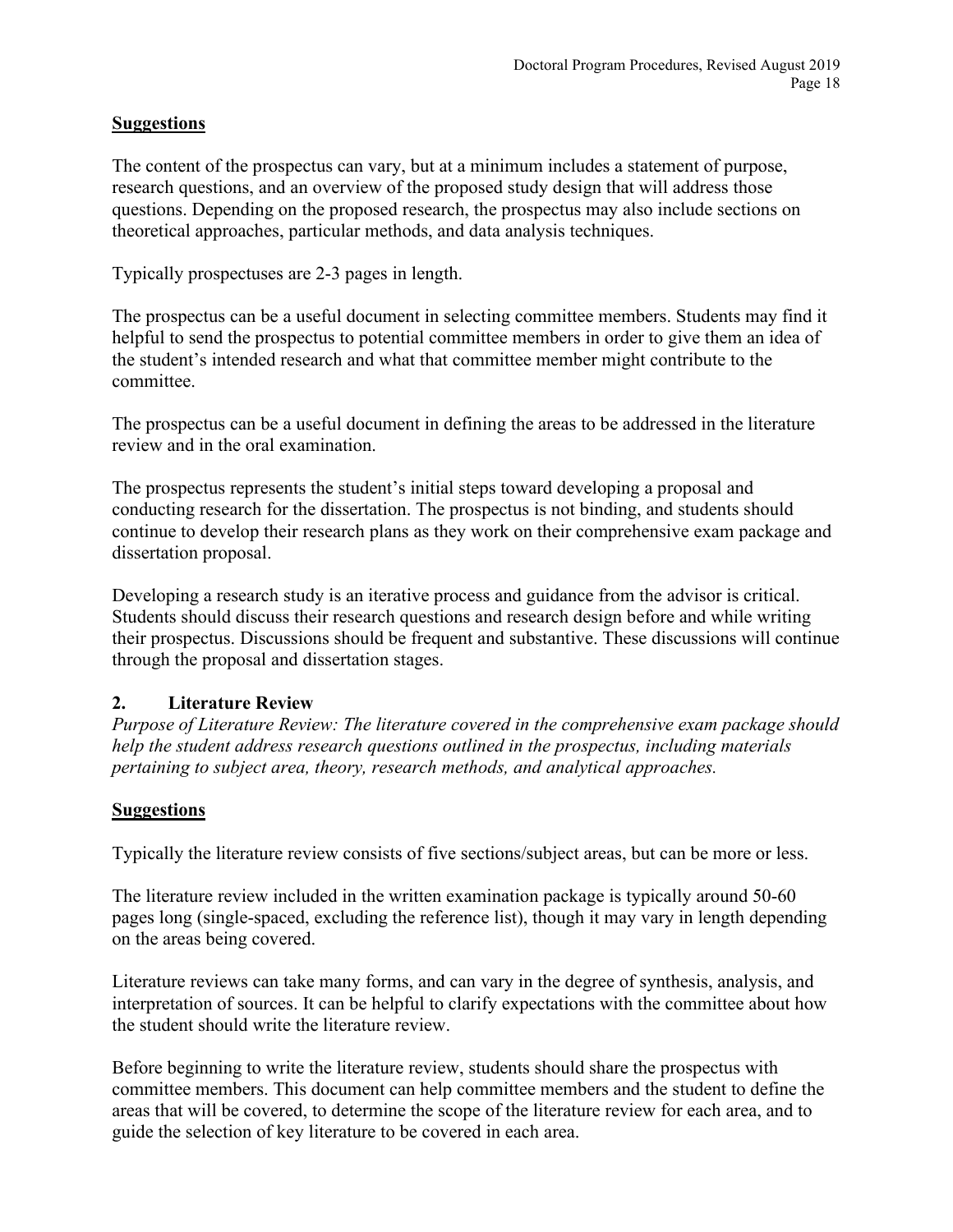It can be helpful for students to convene a meeting with all committee members at the beginning stages of preparing the literature review to develop a bibliography for each of the subject areas. Alternatively, students could meet individually with committee members for discussions focused on specific topic areas.

In developing the bibliography for the literature review, students may also find it helpful to discuss with committee members details about the scope of each section. The degree of depth and breadth will vary depending on the subject area.

In consultation with their advisor and other committee members, students may find it helpful to develop a timeline for expected completion of the comprehensive exam package and oral exam defense

Some doctoral students find it helpful to take graduate level seminars or independent studies related to their research focus while completing their comprehensive examination literature review. Often readings covered in seminars or independent studies further the students' understanding of the subject areas.

# **3. Oral Examination**

*Purpose of Oral Examination: The oral examination is intended to assess the student's grasp of their particular subject areas, as well as determine the student's ability to move forward to the dissertation proposal phase of their research.*

# **Suggestions**

The oral examination begins with a brief (10-15 minute) presentation by the student that provides an overview of the written materials and how these connect to the student's research interests. Students may find it helpful to go over the presentation with their advisor ahead of time.

Oral examinations can vary in format. Exams can include informal conversations about the student's research area, as well as questions prepared ahead by the committee members. Discussions can touch on broader questions about the area and pointed questions about the student's particular research plans.

Exams may fluctuate in intensity over the course of the discussion, especially as the student addresses questions that may hit upon potential blind spots or areas that the student needs to consider further.

The discussions that take place in the oral examination should be informative for the student, and typically provide direction for the dissertation proposal.

Students should talk with their advisor about what to expect and how to prepare since oral examinations can vary in format and intensity.

Students may want to clarify with the advisor ahead of time who will be responsible for taking notes during the exam regarding committee member questions and concerns. Often, the advisor will take on this responsibility.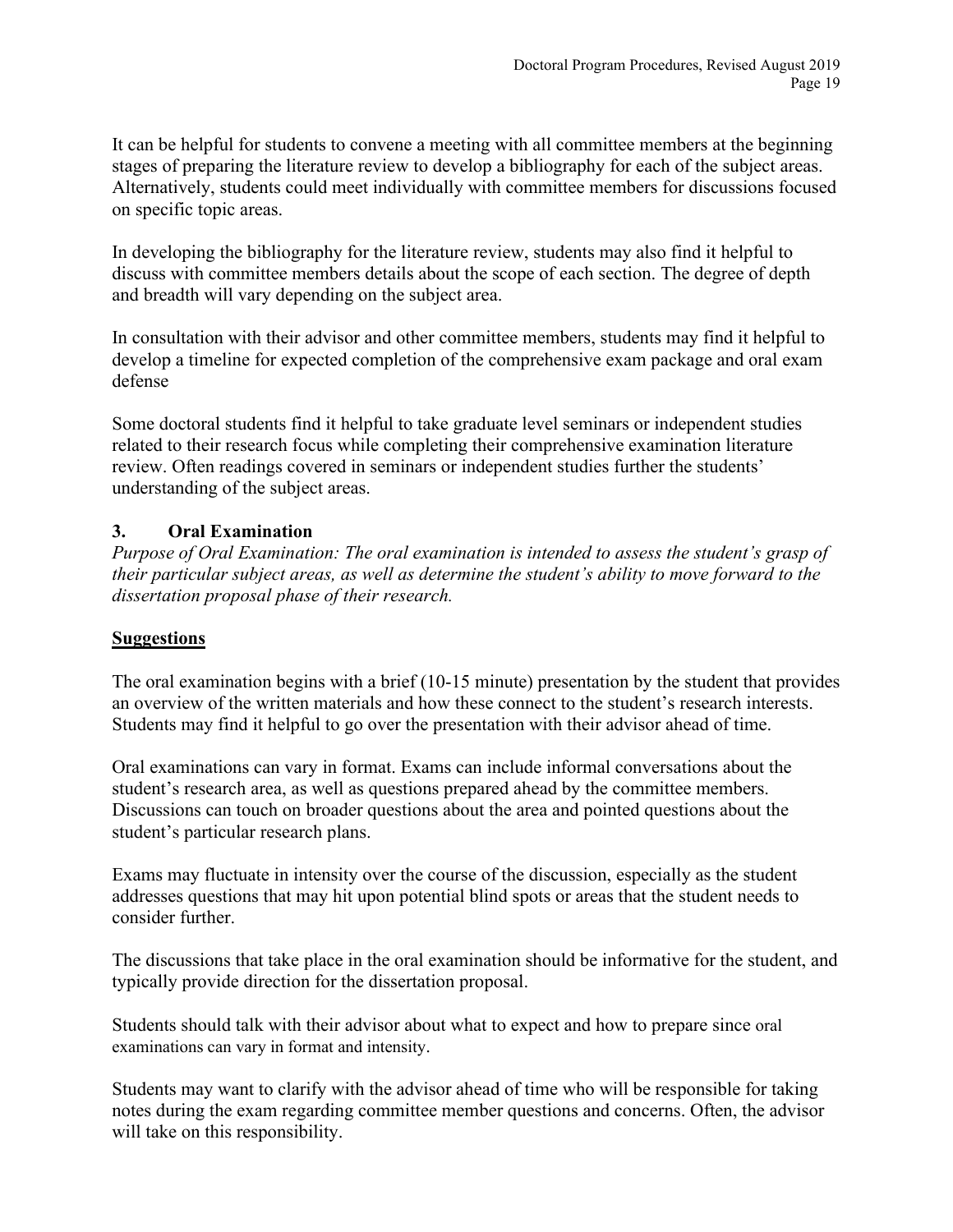## **Proposal Development Phase**

**Purpose of the Dissertation Proposal:** *The purpose of the dissertation proposal is to justify and plan for your dissertation research, show how your project will contribute to existing research, and demonstrate to your chair and committee that you understand how to conduct disciplinespecific research within an acceptable time-frame.*

*Your dissertation proposal may also allow you to make sure that you are being advised by the best person to help you complete your research.*

### **Suggestions**

### **Writing the Dissertation Proposal**

Normally, a student will complete and defend the proposal, or make substantial progress toward that point, within six months after completion of the comprehensive exam. It is considered unsatisfactory progress if a student has not shown substantial progress one year after completing the exam.

Most dissertation proposals are roughly 20 - 50 single-spaced pages, depending on the degree of depth required by the chair and the committee.

Typically, proposals include:

- *Introduction/Background* states the central problem the student plans to explore, identifies the research questions and/ or hypotheses, and gives background on the subject, as well as relating it contextually to any broader issues surrounding it.
- *Aims and objectives* demonstrates what the research study hopes to achieve; what outcomes are predicted.
- *Literature review* **-** similar to, but usually shorter than the literature review developed for the comprehensive exam, the literature review for the proposal includes materials pertaining to subject area, theory, research methods, and analytical approaches. It will demonstrate how the student's research connects to previous academic studies, and how the methods may differ from or be building upon those used by other researchers.
- *Dissertation methodology* introduces the overall methodological approaches the student will use, indicates how they fit the overall research design, lists what sort of data you will collect, how that data will be collected (quantitatively or qualitatively), how the student will analyze and interpret the data gathered, and discusses any biases there may be in your chosen methods.
- *Constraints of the research* **-** many topics have broad links to numerous larger and more complex issues, thus the student may need to acknowledge these larger issues, and the role they play by focusing their research on just one section or part of the subject.
- *Detailed research & completion timeline*

Dissertation proposals that have been successfully defended are available in the SILS Library. Students might find it helpful to review those, especially ones that are similar in methodology or have been approved by their dissertation committee chair or committee members.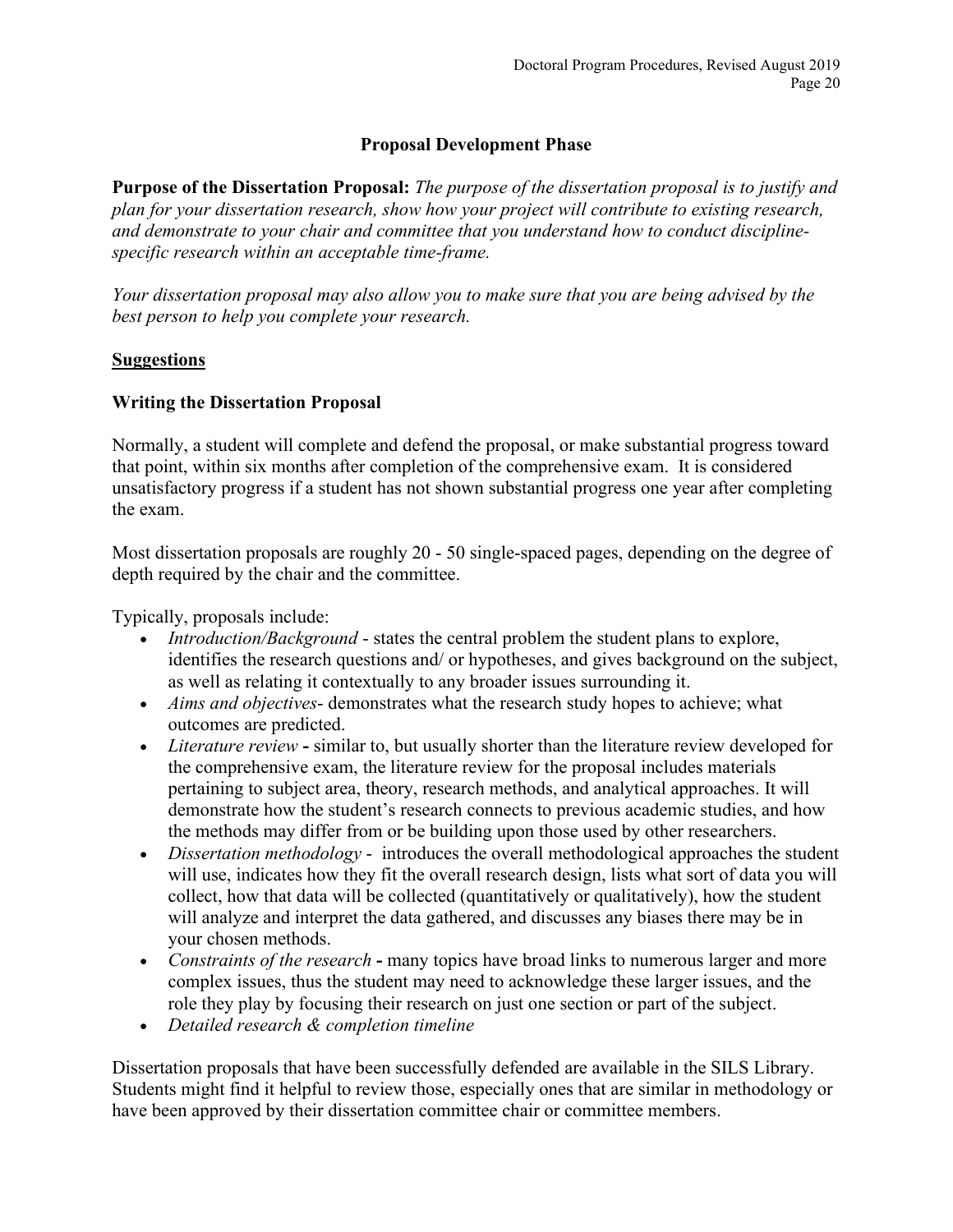The dissertation proposal is written specifically for a student's dissertation committee; thus, the specifics of the document should be negotiated with them. Since the dissertation proposal is a negotiated document, students should be prepared to draft, redraft, and resubmit.

Students can share drafts and solicit feedback from committee members throughout the writing process, although the frequency and level of feedback will vary across committee members. The advisor is the primary point of contact, and is responsible for the bulk of the reading of early drafts and providing substantive feedback.

Students should work with their advisor to develop a timeline for working on the dissertation proposal, with scheduled benchmarks and regular check-ins about progress.

### **Oral defense**

The dissertation proposal defense is an oral examination that normally lasts about 2 hours. It is closed to the public. Students should talk with their advisor about what to expect and how to prepare.

The defense normally begins with a brief (10-15 minute) presentation by the student that provides an overview of the student's research study. The intent is to provide an overview of the key points and to help everyone focus their attention on the work. Students may find it helpful to go over the presentation with their advisor ahead of time.

Following the presentation, students will field questions from the committee to identify possible problems with the proposed research and to examine ways to improve the dissertation research. The committee is looking for the student to have a clear understanding of their proposed research, including research questions and methodology. Some questions may be for clarification, and some of them will be trying to find holes in the proposal.

Students may find it helpful to prepare answers to the following questions ahead of time: the purpose of the research; why they want to conduct this research; how they plan to perform their research; and when they intend to conduct the research. They should be prepared to describe the methods they propose for collecting and analyzing data and be able to convince the committee that these methods are appropriate.

Students may want to clarify with the advisor ahead of time who will be responsible for taking notes during the exam regarding committee member questions, concerns, and required alterations or corrections. Often, the advisor will take on this responsibility.

The dissertation committee may approve the proposal as it stands, may approve it on condition that certain changes be made, or may ask that it be revised and resubmitted for consideration at a future meeting of the committee. If changes are to be made to the proposal or if it needs to be revised and/or resubmitted, the Advisor prepares a written list of required revisions and/or additions to be signed by the advisor and the student and shared with the full committee.

Once a student's proposal has been approved by the committee they should submit a print copy of the proposal to the SILS library.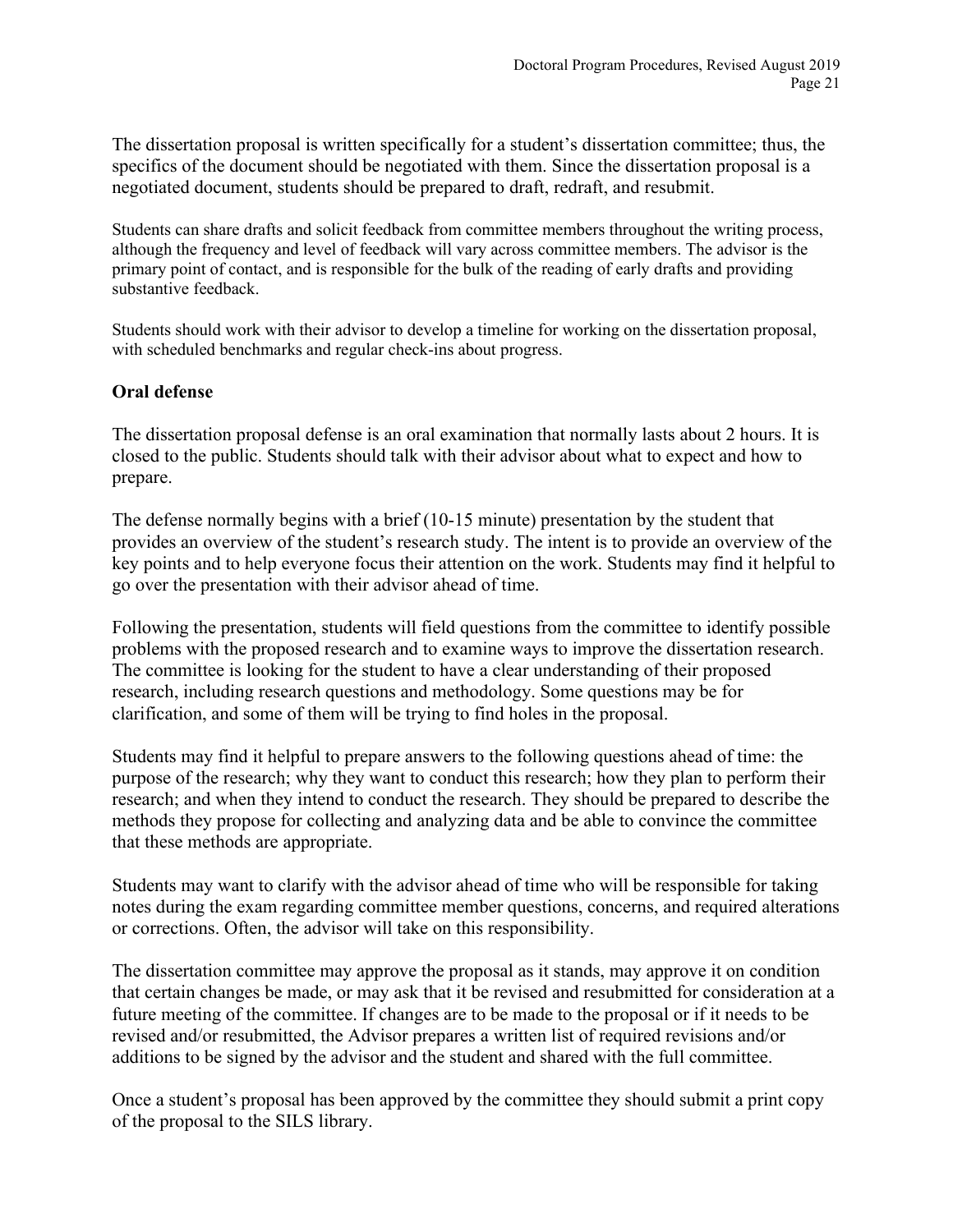### **Dissertation Phase**

**Purpose of the Dissertation:** *The dissertation demonstrates your command of a subject area within the field, as well as your expertise as a researcher. The dissertation provides evidence of your ability to independently carry out a successful research agenda.*

### **Suggestions**

### **General**

It is recommended that students attend other student's dissertation oral exams in order to develop an understanding of what makes for a successful dissertation project, as well as to support their peers. Doing so can also help demystify the defense process and expand a student's understanding of the field.

The dissertation is an independent project, but students are encouraged to seek out peer support throughout the process, including a writing group with other students also working on dissertations, other individuals required as part of a method (like a second coder to ensure intercoder reliability), or emotional support. The dissertation can be an isolating experience, so it can be helpful to intentionally cultivate a social and professional community.

It is generally not recommended that students take courses beyond the required dissertation hours (INLS 994) during the writing of the dissertation. However, staying involved with relevant research communities through conference attendance, reading groups, and the like can often be helpful for maintaining momentum.

### **Writing the Dissertation**

It may be helpful for students to look at other completed dissertations that explore a similar area or use a similar methodology to get a sense of what the dissertation should cover, and how it should be structured.

Students should work with their advisor to develop a timeline for working on the dissertation, with scheduled benchmarks and regular check-ins about progress.

Students can share drafts and solicit from committee members throughout the writing process, although the frequency and level of feedback will vary across committee members. The advisor is the primary point of contact and is responsible for the bulk of the reading of early drafts and providing substantive feedback.

Graduate carrels in Davis Library provide a small lockable office with desk and window that can be ideal for students who need a quiet writing environment. PhD students writing dissertations have priority, but student who want them are encouraged to apply early. [https://library.unc.edu/davis/graduatecarrels/.](https://www.google.com/url?q=https://library.unc.edu/davis/graduatecarrels/&sa=D&ust=1554303370915000&usg=AFQjCNHgsZeVQCXrcnMd1R_FVms5wVDJww)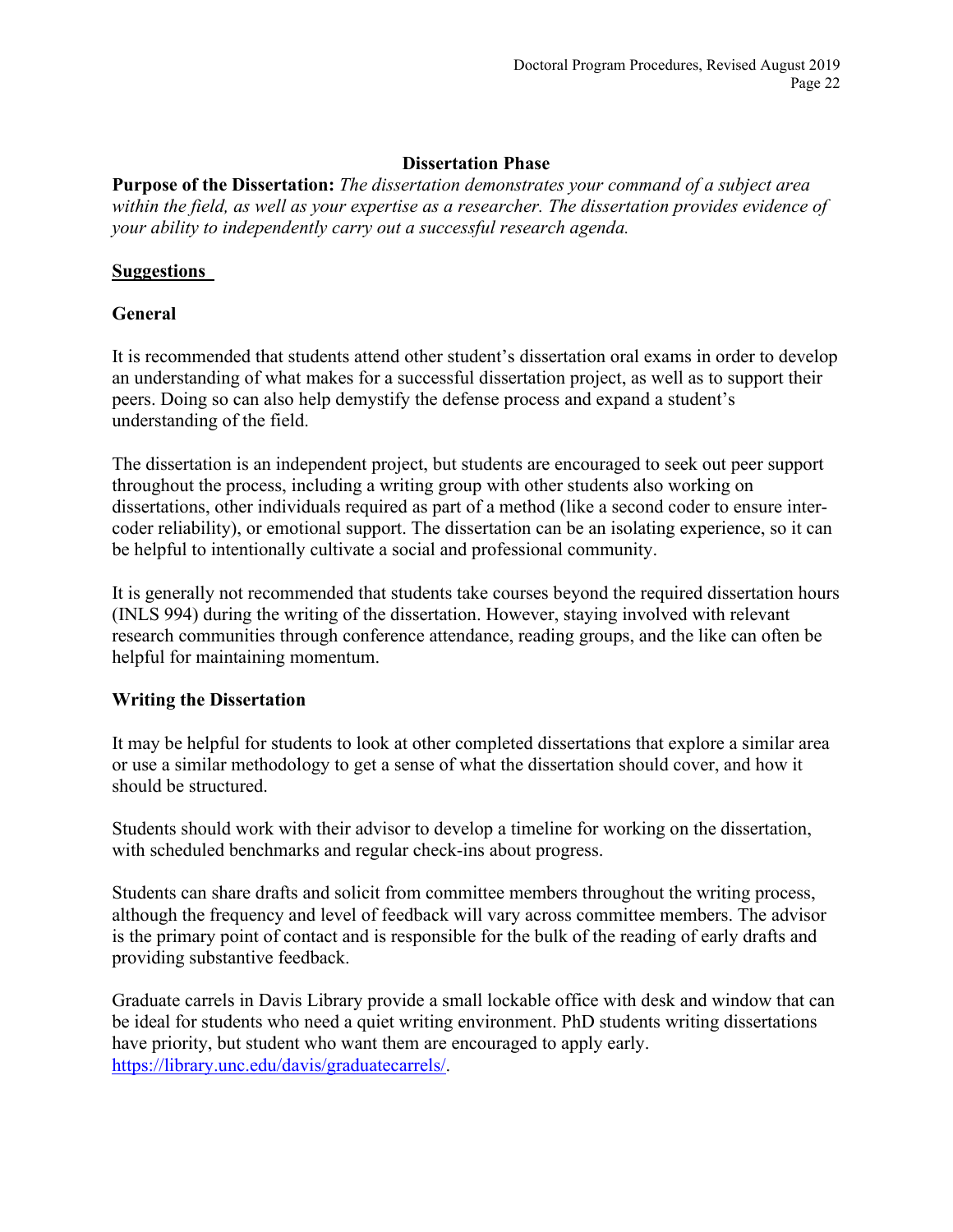Dissertations must be correctly formatted according to the Graduate School's guidelines before submitting to their committee, although students can decide to format the document from the beginning or at the end depending on what works best for them. However, students should be mindful that they need to leave time for this because it can be a lengthy process.

While the prospectus and proposal represented steps in the process, the dissertation is the culmination of their research. Students should treat the dissertation document that they share with their committee as the finalized version, as if they were submitting it for publication.

### **Dissertation Defense**

The dissertation defense is an oral examination that normally lasts about 2 hours. Students should talk with their advisor about what to expect and how to prepare.

The defense usually begins with a brief (20-30 minute) presentation by the student that provides an overview of the student's research study. Some of the aspects of the presentation will include a compelling introduction to your research problem, a (very) brief overview of the literature that your project builds upon, a little about the methodology and study design, the main findings, and a conclusion that drives home the implications and major takeaways.

The major difference between the dissertation defense and the previous oral defenses is that the dissertation is public. Other members of the SILS community, UNC, and friends and family are all invited to attend. All members of the public are also invited to ask questions, if time permits, after the committee has asked their questions.

Past students have found it beneficial to go over the presentation with their advisor ahead of time. Additionally, students may find it helpful to practice their presentation with their peers before the defense.

In many ways, the dissertation defense resembles a job talk for a faculty position. Students may treat this as a practice run for that process.

Defenses may fluctuate in intensity over the course of the discussion, especially as the student addresses questions that may hit upon potential blind spots, the validity or generalizability of your findings, or areas that the student needs to consider further.

Students may want to clarify with the advisor ahead of time who will be responsible for taking notes during the exam regarding committee member questions, concerns, and required alterations or corrections. Often, the advisor will take on this responsibility.

The Dissertation Committee may approve the dissertation as it stands, may approve it on condition that certain changes be made, or may ask that it be revised and resubmitted for consideration at a future meeting of the committee.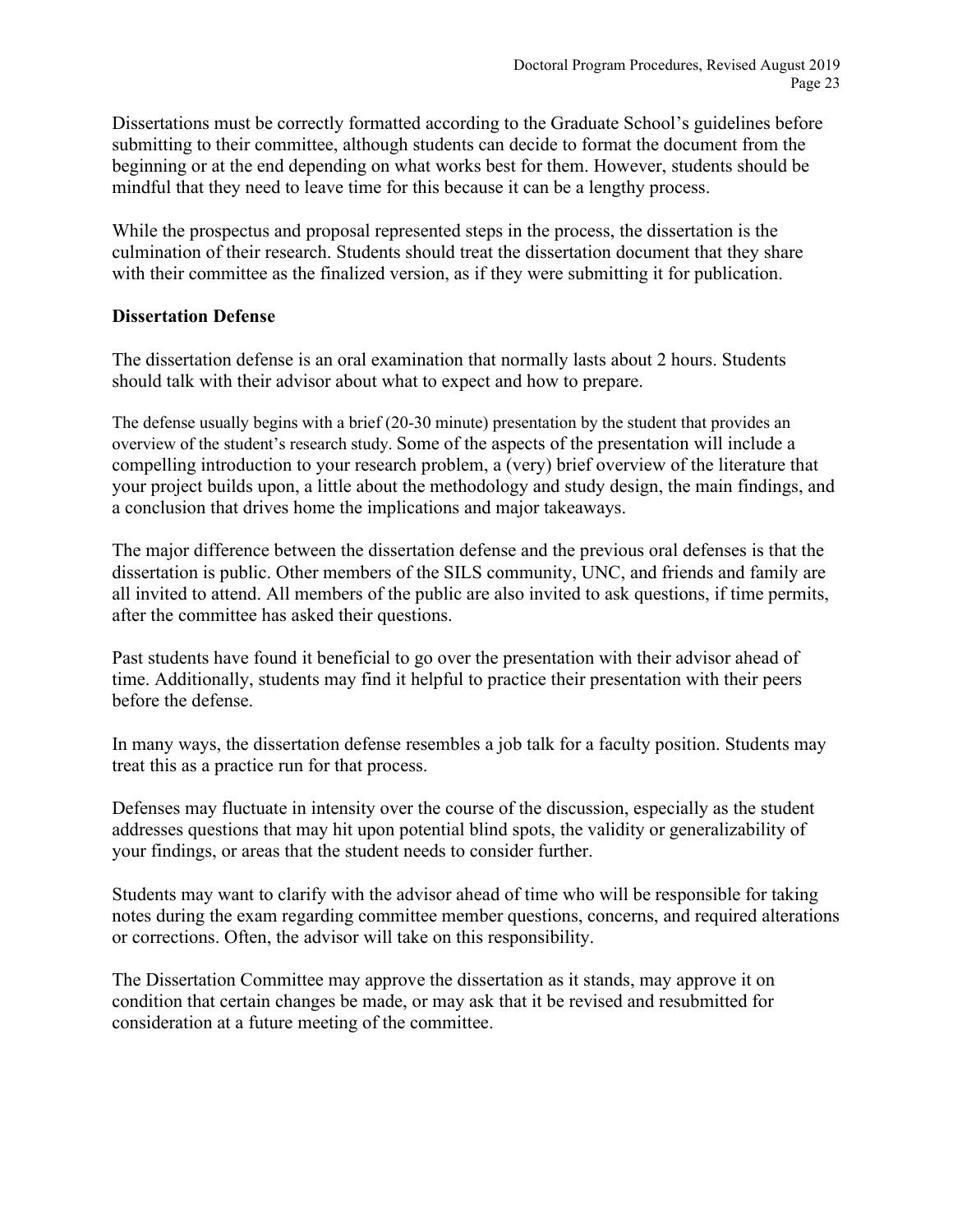### <span id="page-23-0"></span>**Appendix 6: Suggested Advisor / PhD Student Expectations Checklist**

This checklist can help to structure ongoing communication between the advisor and PhD student throughout a student's progress toward completion of the degree. It can be used to clarify what is expected for the applicable areas below. It is recommended that the advisor and the student keep a copy of the checklist, update it as needed, and refer to it during discussions throughout the student's PhD program.

| <b>PhD</b> general formalities<br>how many years<br>possibility to extend<br>funding conditions<br>funding amount                                                                                                                                                         |  |
|---------------------------------------------------------------------------------------------------------------------------------------------------------------------------------------------------------------------------------------------------------------------------|--|
| <b>Advisor</b><br>communication frequency and format<br>$\bullet$<br>meeting frequency<br>$\bullet$<br>types of feedback expected<br>other                                                                                                                                |  |
| Other SILS administration (Associate Dean for<br><b>Academic Affairs; PhD Coordinator, etc.)</b><br>Communication frequency<br>$\bullet$<br>Funding (semesters and summer)<br>Travel funding for conferences<br>$\bullet$<br>RA & TA assignment<br>Annual review<br>Other |  |
| <b>Coursework</b><br><b>INLS 881</b><br>1 course statistics<br>Theory class<br>Research methods class<br>Professional Seminar in ILS Research and<br>Teaching<br>Program of Study                                                                                         |  |
| <b>Publications</b><br>number of papers required<br>$\bullet$<br>may be co-authored with other students or<br>with faculty.<br>published or submitted<br>types of journal/conferences aimed<br>posters                                                                    |  |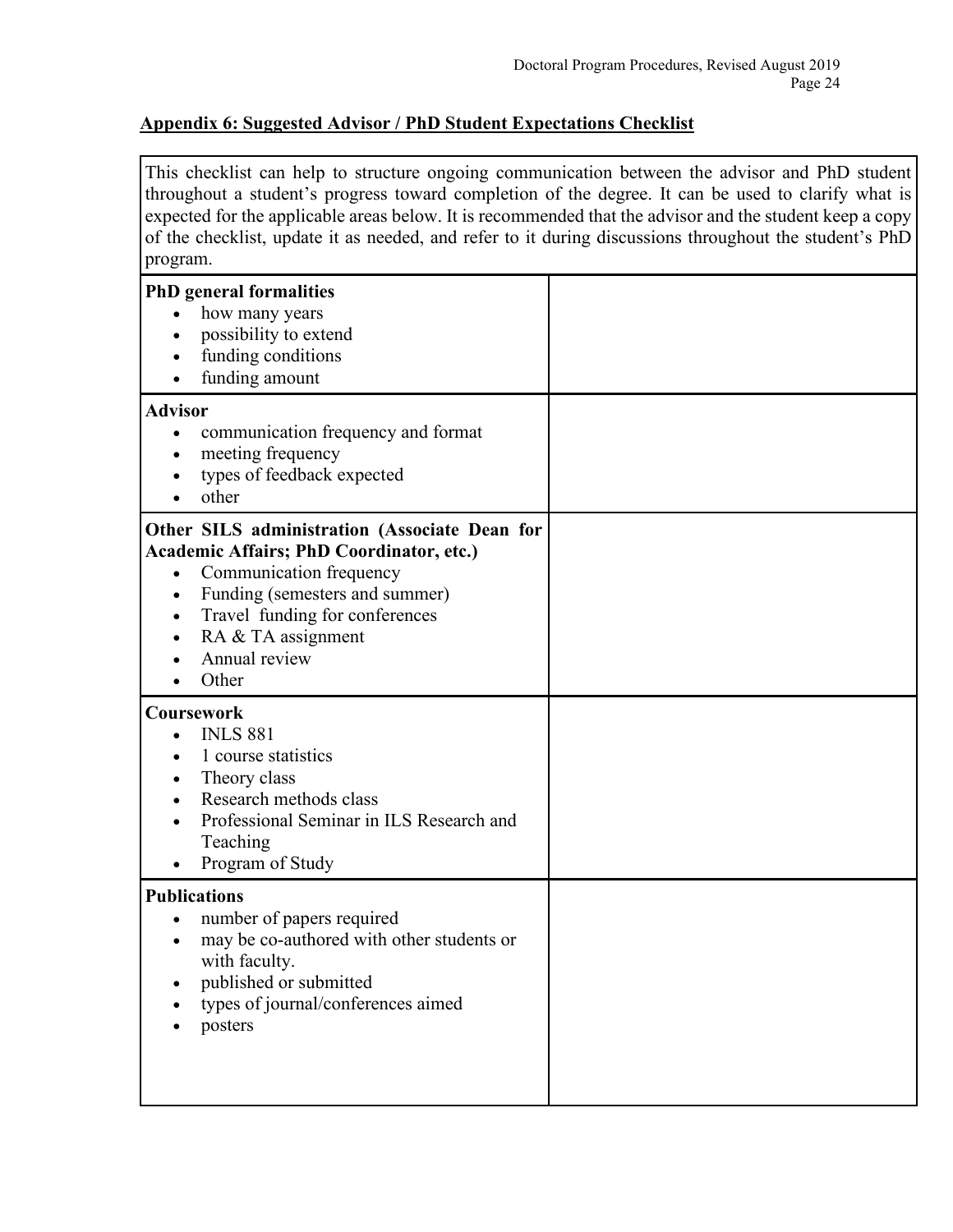| Comprehensive written & oral examination<br>formalities                                                                                                                                                                                         |  |
|-------------------------------------------------------------------------------------------------------------------------------------------------------------------------------------------------------------------------------------------------|--|
| <b>Written Examination Components</b><br>1. Prospectus<br>Length<br>Topics to be included                                                                                                                                                       |  |
| Statement of research interests<br>2.                                                                                                                                                                                                           |  |
| Literature review<br>3.<br>Topics to be covered<br>Literature review form (synthesis, analysis,<br>etc.)<br>Length                                                                                                                              |  |
| Oral Examination<br>how long for presenting<br>how long for questions<br>deliberation, decision                                                                                                                                                 |  |
| <b>Committee formalities</b><br>committee during PhD thesis<br>٠<br>committee at defense<br>how many people & who chooses them<br>requirement for internal and external experts<br>timing and frequency of committee meetings                   |  |
| <b>Proposal formalities</b><br>length requirement<br>format<br>will the advisor correct the proposal before<br>submission to committee<br>need advisor approval before submission to<br>committee<br>admin procedure from submission to defense |  |
| <b>Proposal defense formalities</b><br>how long for presenting<br>how long for questions<br>deliberation, decision<br>revision requirements<br>public/private defense                                                                           |  |
| <b>Dissertation formalities</b><br>length requirement<br>format                                                                                                                                                                                 |  |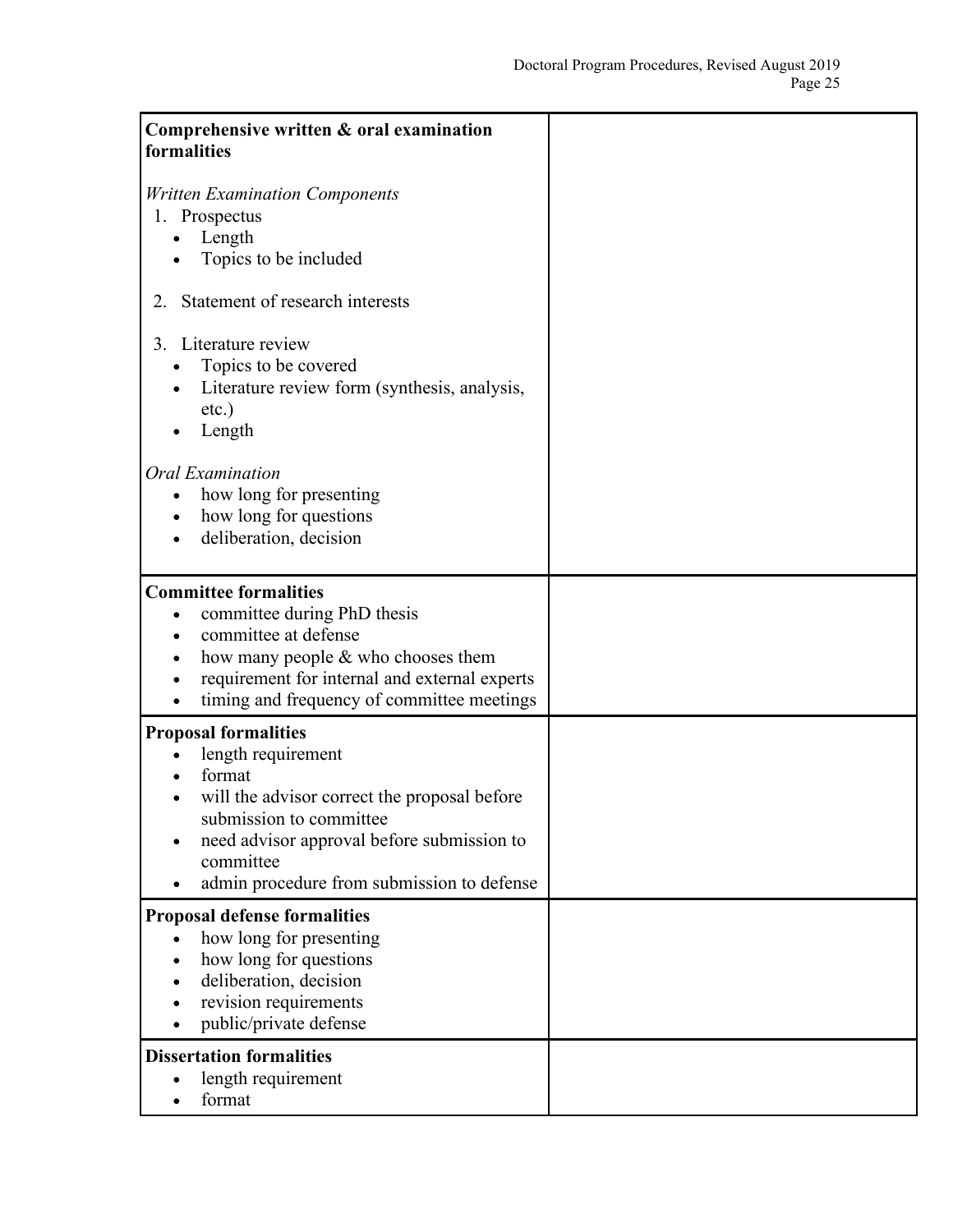| will the advisor correct the dissertation<br>before submission to the committee<br>need advisor approval before submission to<br>the committee<br>admin procedure from submission to defense                                                                                                                                                                                                                                          |  |
|---------------------------------------------------------------------------------------------------------------------------------------------------------------------------------------------------------------------------------------------------------------------------------------------------------------------------------------------------------------------------------------------------------------------------------------|--|
| <b>Dissertation defense formalities</b><br>how long for presenting<br>how long for questions<br>deliberation, decision<br>revision requirements<br>public/private defense                                                                                                                                                                                                                                                             |  |
| <b>RA Supervisor</b><br>(might be one-on-one with faculty member or as a<br>member of a lab)<br>how tight is the collaboration<br>what is expected from each person actively<br>involved in the project<br>what can each person expect to obtain from<br>the collaboration and the project completion<br>(e.g. authorship)<br>is there a risk for the persons involved not to<br>go along well and what to do in such case            |  |
| <b>Formalities of research project(s)</b><br>Is it the student or the advisor responsibility:<br>to define the research topic<br>to decide the methodology used<br>to define a project outline with objectives,<br>milestones and checkpoints<br>to check that the project is on track<br>to decide on project plan adjustments<br>administrative aspects<br>are there requirements and restrictions<br>according to funding agencies |  |
| <b>Presentations and posters</b><br>requirement and possibilities<br>presentation within the institute<br>presentation outside the institute<br>possibilities to get grants for international<br>conferences                                                                                                                                                                                                                          |  |